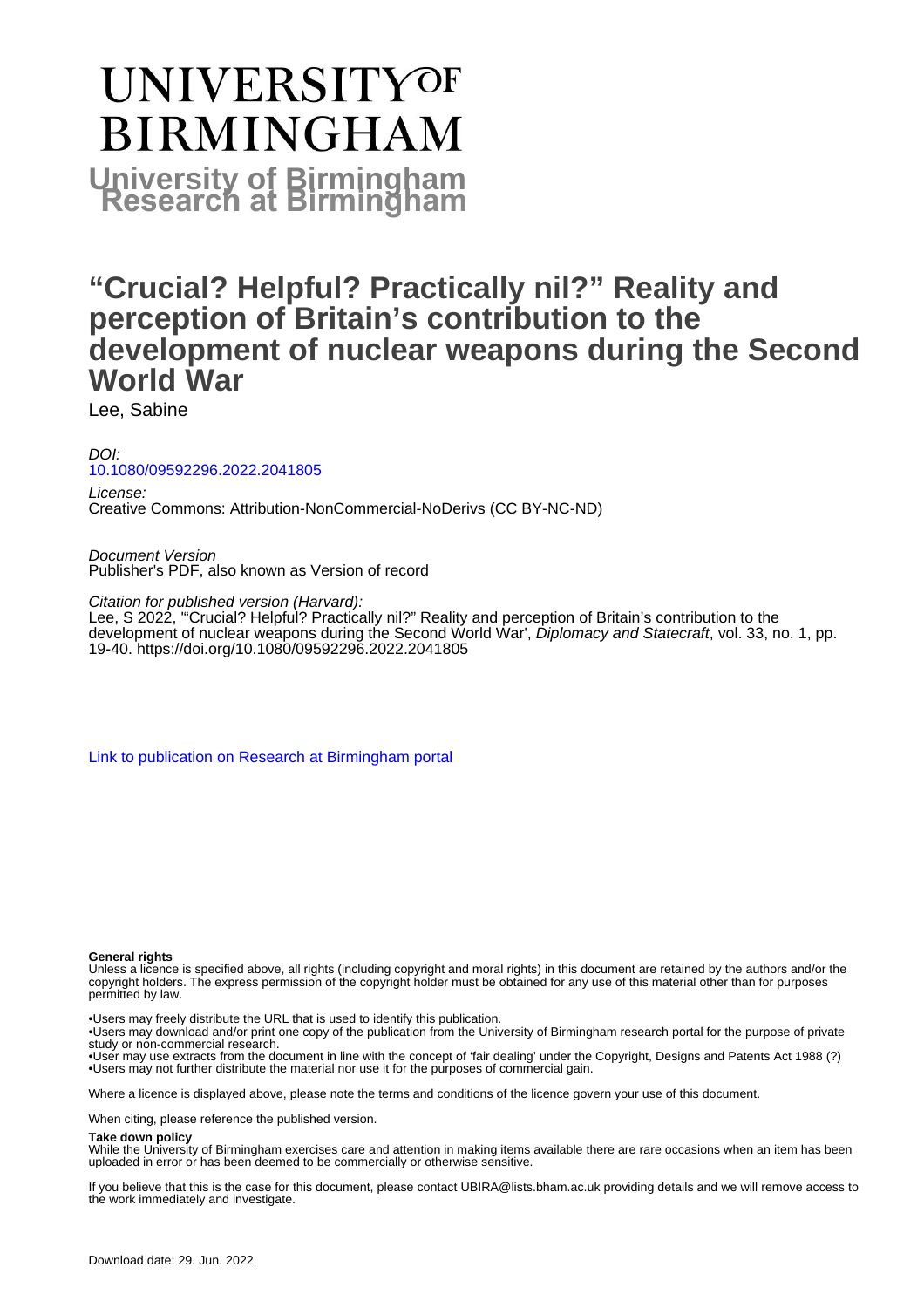

### **Diplomacy & Statecraft**



**ISSN: (Print) (Online) Journal homepage:<https://www.tandfonline.com/loi/fdps20>**

## **"Crucial? Helpful? Practically Nil?" Reality and Perception of Britain's Contribution to the Development of Nuclear Weapons during the Second World War**

#### **Sabine Lee**

**To cite this article:** Sabine Lee (2022) "Crucial? Helpful? Practically Nil?" Reality and Perception of Britain's Contribution to the Development of Nuclear Weapons during the Second World War, Diplomacy & Statecraft, 33:1, 19-40, DOI: [10.1080/09592296.2022.2041805](https://www.tandfonline.com/action/showCitFormats?doi=10.1080/09592296.2022.2041805)

**To link to this article:** <https://doi.org/10.1080/09592296.2022.2041805>

© 2022 The Author(s). Published with license by Taylor & Francis Group, LLC.

G

Published online: 06 Mar 2022.

| ł<br>۰. |
|---------|

[Submit your article to this journal](https://www.tandfonline.com/action/authorSubmission?journalCode=fdps20&show=instructions)  $\mathbb{Z}$ 

**III** Article views: 9





[View Crossmark data](http://crossmark.crossref.org/dialog/?doi=10.1080/09592296.2022.2041805&domain=pdf&date_stamp=2022-03-06) $\mathbb{C}$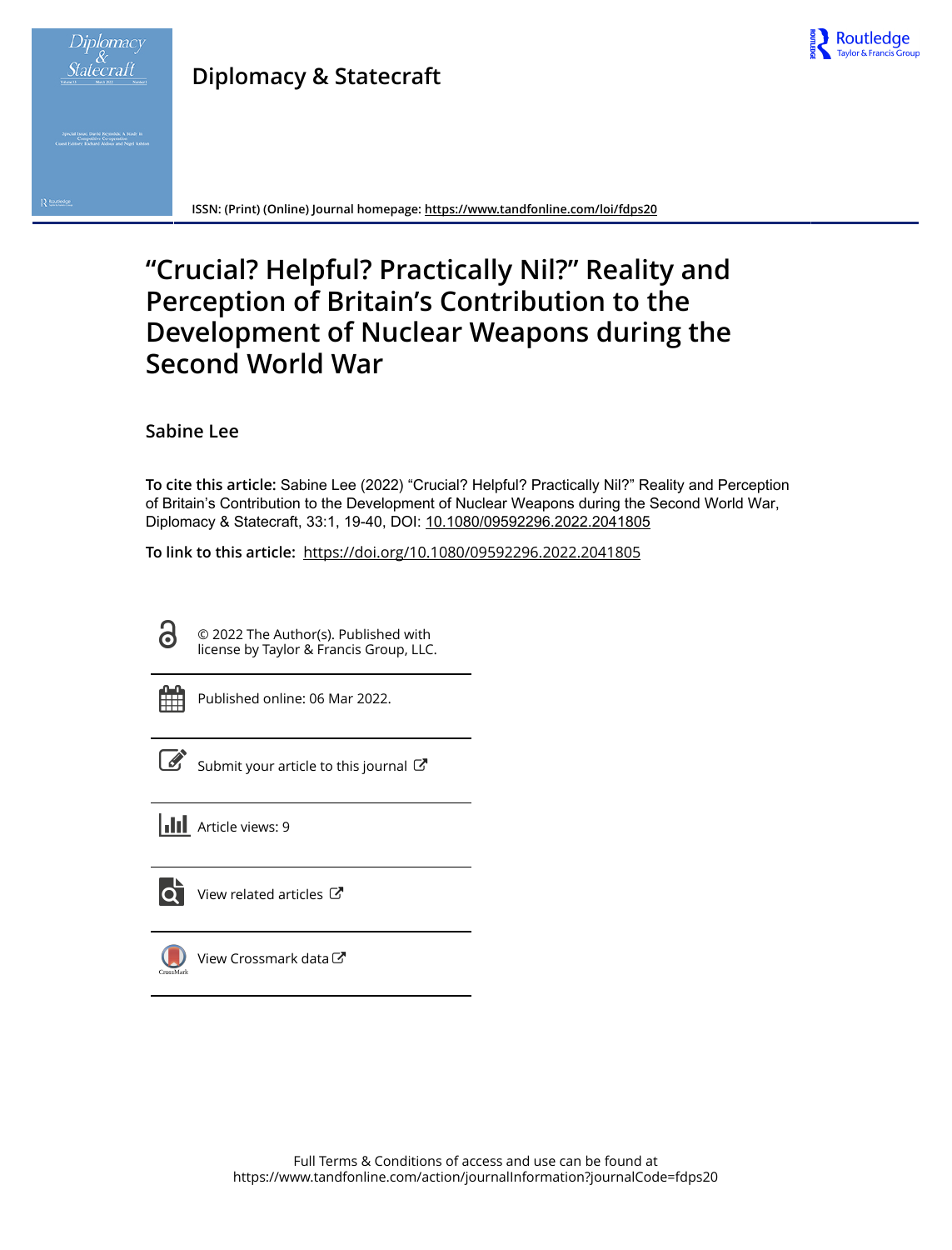**a** OPEN ACCESS **a** Check for updates

Routledge Taylor & Francis Group

### **"Crucial? Helpful? Practically Nil?" Reality and Perception of Britain's Contribution to the Development of Nuclear Weapons during the Second World War**

#### Sabin[e](http://orcid.org/0000-0002-4803-298X) Lee<sup>D</sup>

Department of History, University of Birmingham, Birmingham, UK

#### **ABSTRACT**

When, in March 1940, two Jewish emigré physicists, Otto Frisch and Rudolf Peierls, composed a memorandum on the technical feasibility of an atomic weapon, few would have envisaged the significance of this six-page document. The technical blueprint for an atomic weapon, at the time assumed to be well beyond the realm of the possible, was to have a significant impact on the Anglo-American nuclear relationship, as it enabled British and American scientists to discuss at eye-level, the direction of nuclear weapons development, as it moved from theory to implementation.

In March 1940, Otto Frisch and Rudolf Peierls, two Jewish *emigré* physicists, who had settled in Britain after Adolph Hitler's rise to power, drafted a paper with significant impact on the development of the Anglo-American nuclear relationship. The so-called Frisch-Peierls memorandum, a six-page document, was at the same time a technical blueprint for a potential atomic weapon based on a nuclear chain reaction and a discussion of the potential moral implications of manufacturing and possessing such a weapon that essentially ruled out ever using it.<sup>1</sup> The memorandum contained the calculation of the critical mass of uranium, and it concluded that the amount of U235 required for a bomb was in the region of kilograms rather than tons, as had previously been thought. This finding was of significance not least because it moved the idea of a nuclear weapon based on a self-sustaining nuclear chain reaction into the realm of the – however remotely – possible. As such, it amplified the British voice in the Anglo-American discussions about the development of nuclear weapons; these would eventually lead to the Manhattan Project, the American-led development of the bombs dropped on Hiroshima and Nagasaki to end the war in the Pacific in August 1945. Yet, the official history of the Manhattan Project claimed that the British contribution to the successful development of the weapon was "in no

CONTACT Sabine Lee S.lee@bham.ac.uk **D** University of Birmingham, Edgbaston, Birmingham, B15 2TT, UK © 2022 The Author(s). Published with license by Taylor & Francis Group, LLC.

This is an Open Access article distributed under the terms of the Creative Commons Attribution-NonCommercial-NoDerivatives License (http://creativecommons.org/licenses/by-nc-nd/4.0/), which permits non-commercial re-use, distribution, and reproduction in any medium, provided the original work is properly cited, and is not altered, transformed, or built upon in any way.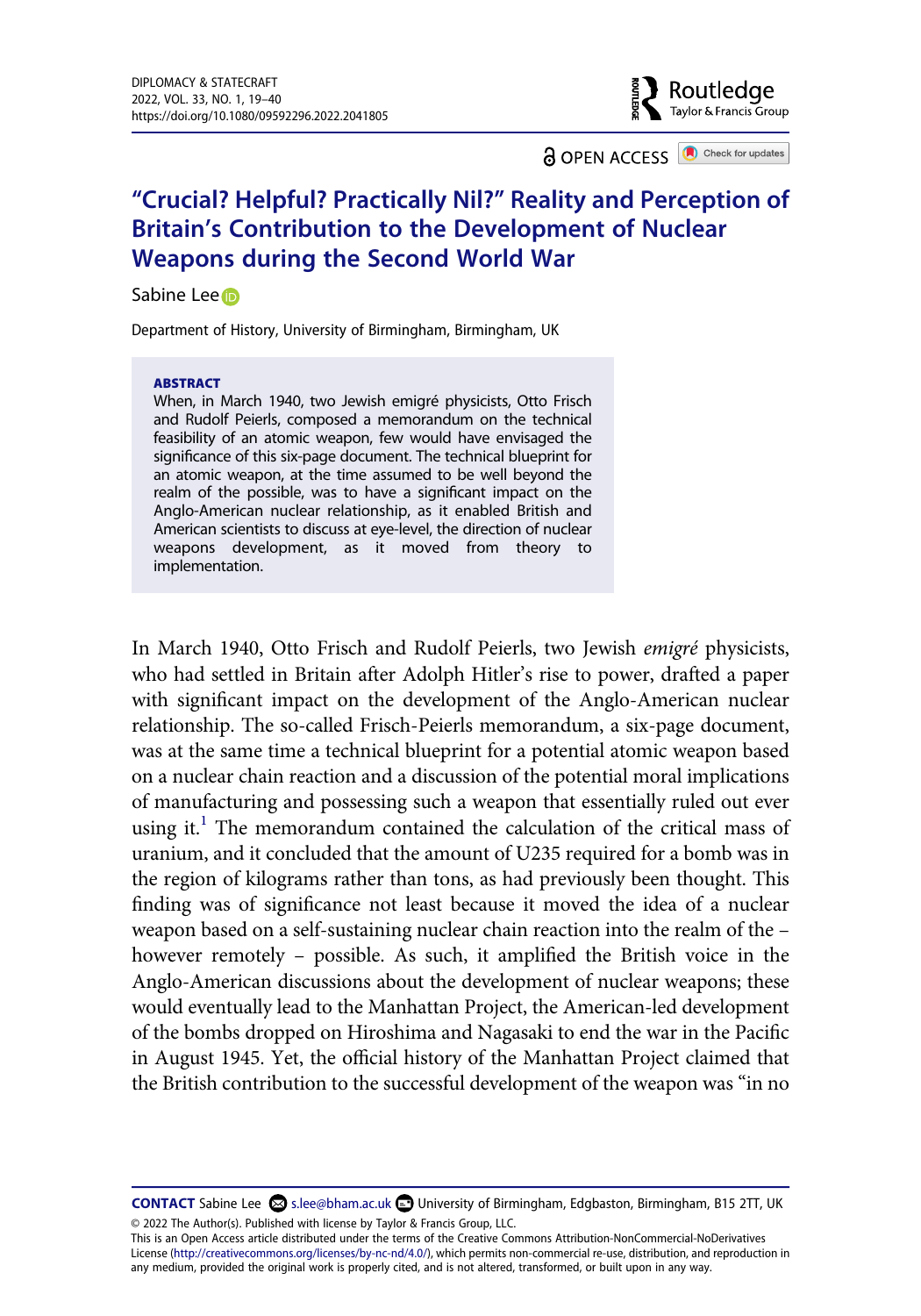sense vital" and the "technical and engineering contribution  $\ldots$  practically nil",  $\frac{2}{3}$ an assessment that few of the protagonists of the so-called "British Mission on the Hill" would have shared.

The magnitude of the British contribution to the development of the first nuclear weapon may be disputed, but there is little doubt that nuclear cooperation and competition played a very significant role in the broader Anglo-American relationship. This bilateral relationship is a direct function of the perception and reality of the rise and fall of the power and prestige of those two countries – both in absolute and relative terms. Few comments capture the concerns of the British government with prestige, power, and the presumed "special relationship" between Britain and the United States more poignantly than the foreign secretary's, Ernest Bevin's, exasperated exclamation in October 1946 referring to the nuclear weapon: "We've got to have this thing over here whatever it costs . . .. We've got to have the bloody Union Jack on top of it".<sup>[3](#page-19-2)</sup> This comment came hot on the heels of a telephone conversation with his American counterpart, James Byrnes. As Bevin explained, amongst the reasons why he felt it imperative for Britain to possess nuclear weapons was that he did not "want any other Foreign Secretary of this country to be talked to or at by a Secretary of State in the United States as I have just had in my discussions with Mr Byrnes".<sup>[4](#page-19-3)</sup> At the time, the decision of nuclear weapons development was "framed in terms of cost versus credibility" within a "complex matrix of identity and security".[5](#page-19-4) *Plus ça change*?

It is a truism that the Second World War transatlantic relationship, particularly the transatlantic nuclear relationship, was an unequal partnership founded on American superiority across most areas of engagement, and the nuclear relationship was amongst those areas where American superiority was most visible and pronounced. Yet, it was also this nuclear relationship to which Britain, arguably, had contributed more – and more creatively and significantly – during the war years than to most other areas. Still, when the administrative history of the development of nuclear weapons, *Atomic Energy for Military Purposes*, also known as the *Smyth Report* after its author, the American physicist Henry Wolf de Smyth, chronicled the Manhattan Project, Britain remained invisible. The perception of exclusive United States leadership would dominate the view of the nuclear weapons project being an essentially American enterprise, and – given the significance attributed to the atom bomb as the single most important jigsaw piece to bring to an end the Pacific War – an American success. Admittedly, the near unanimous jubilation on the part of politicians in the immediate aftermath of the detonation soon made way for a more nuanced and critical assessment of the decision to drop not one, but two bombs on a country whose surrender seemed secured already. $6$  Nevertheless, few would argue with the enormity of the scientific achievement associated with the development of nuclear weapons. Thus, whilst the Americans were happy to claim it as their success, on the other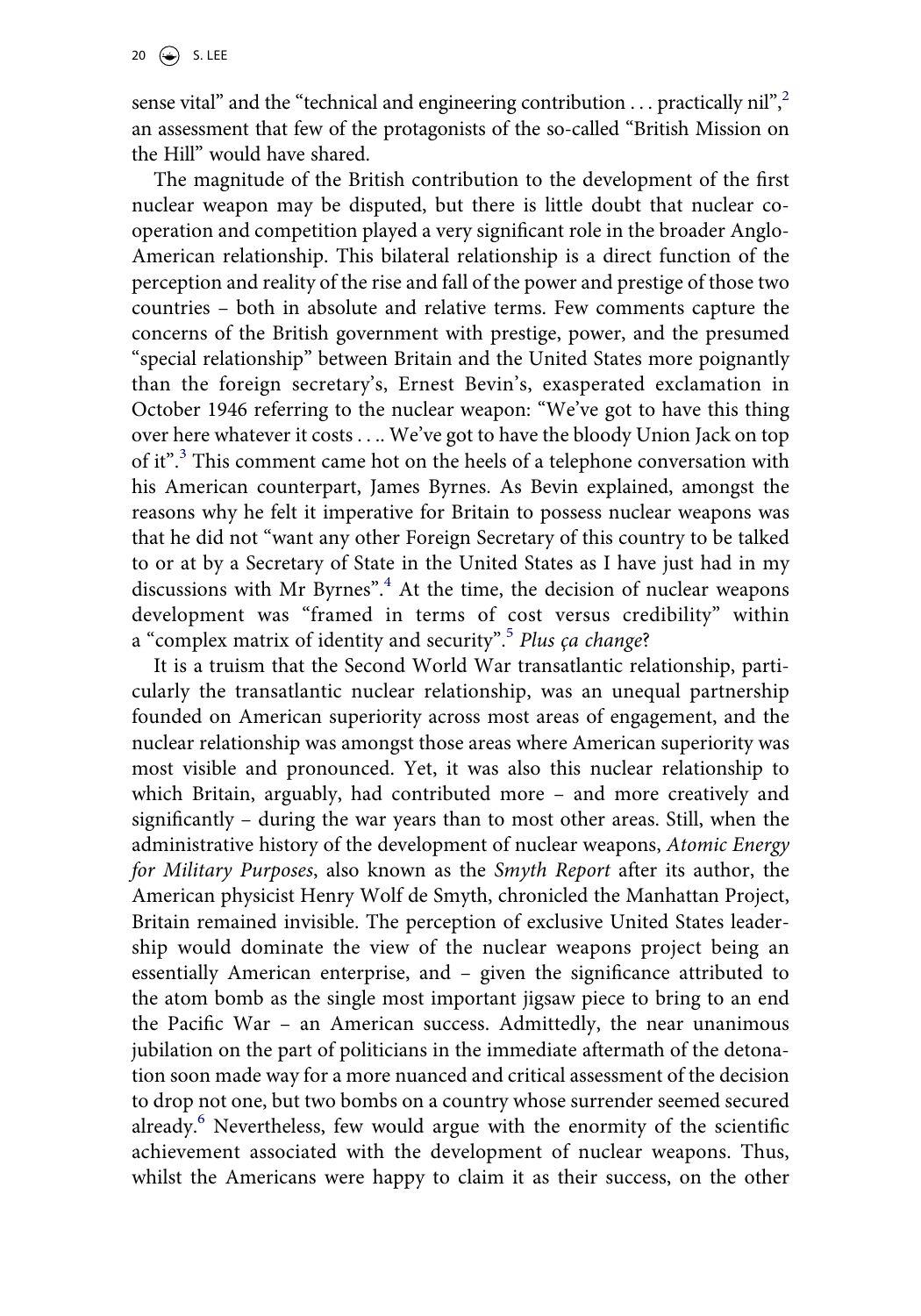side of the Atlantic, the British also laid claim to what they saw as their very significant contribution to the development of the atomic weapon. Following from the Frisch-Peierls memorandum and building on a frantically-paced effort to determine the feasibility of nuclear weapons in the year following its communication to the government – fed by fears that the German enemy would beat its Anglo-Saxon competitors to the goal – it was claimed that Britain's scientists actually "invented" the atomic bomb.<sup>[7](#page-19-6)</sup>

The relative merits of those assertions are not only a matter of an accurate historical record, but also part of an evaluation of war-time and post-war political power politics and its impact on the historiography of the bilateral relationship. A characteristic of the historiography of Anglo-American relations and the related discourse about the special nature of this bilateral relationship is that the British tended to overplay both its significance as well as the British role within it, whilst the Americans tended to understate the importance of British contributions in any joint efforts. $8$  How valid were the British claims about their creative input into the development of the atomic bomb or, conversely, how defensible is the American position that their dominance of the Manhattan Project in its more crucial phase when driving ideas and scientific insights towards the actual weapons production eclipsed the contributions of any other nation to the international effort? In other words, how does one balance Britain's claim to the intellectual property of an invention that political circumstances during and after the war prevented it from patenting with Americans claims that the British contribution was "in no sense vital" and actually "not even important"?<sup>9</sup>

As demonstrated elsewhere, the story of the wartime nuclear weapons development is complex,<sup>10</sup> combining the actions and interaction of two distinct communities. On the one hand resided politicians and policymakers with nationally oriented security agendas in a global war and subsequently a global Cold War and, on the other, scientists with their largely transnational approach of advancing knowledge driven both by their desire to progress scientific understanding.<sup>[11](#page-19-10)</sup> During the Second World War the two groups interacted more strongly than they had ever done before. As rapid scientific advances allowed sophisticated weapons development, politicians began understanding the need to refer to scientists in the decision-making processes, including those of a political nature.<sup>12</sup> This analysis discusses Britain's co-operation and competition in the Anglo-American nuclear relationship in the light of scientific collaboration and rivalry during the Second World War by placing the scientific developments in their international political context before assessing the post-war perception of these developments with regard to British and American interests in recording their version of events.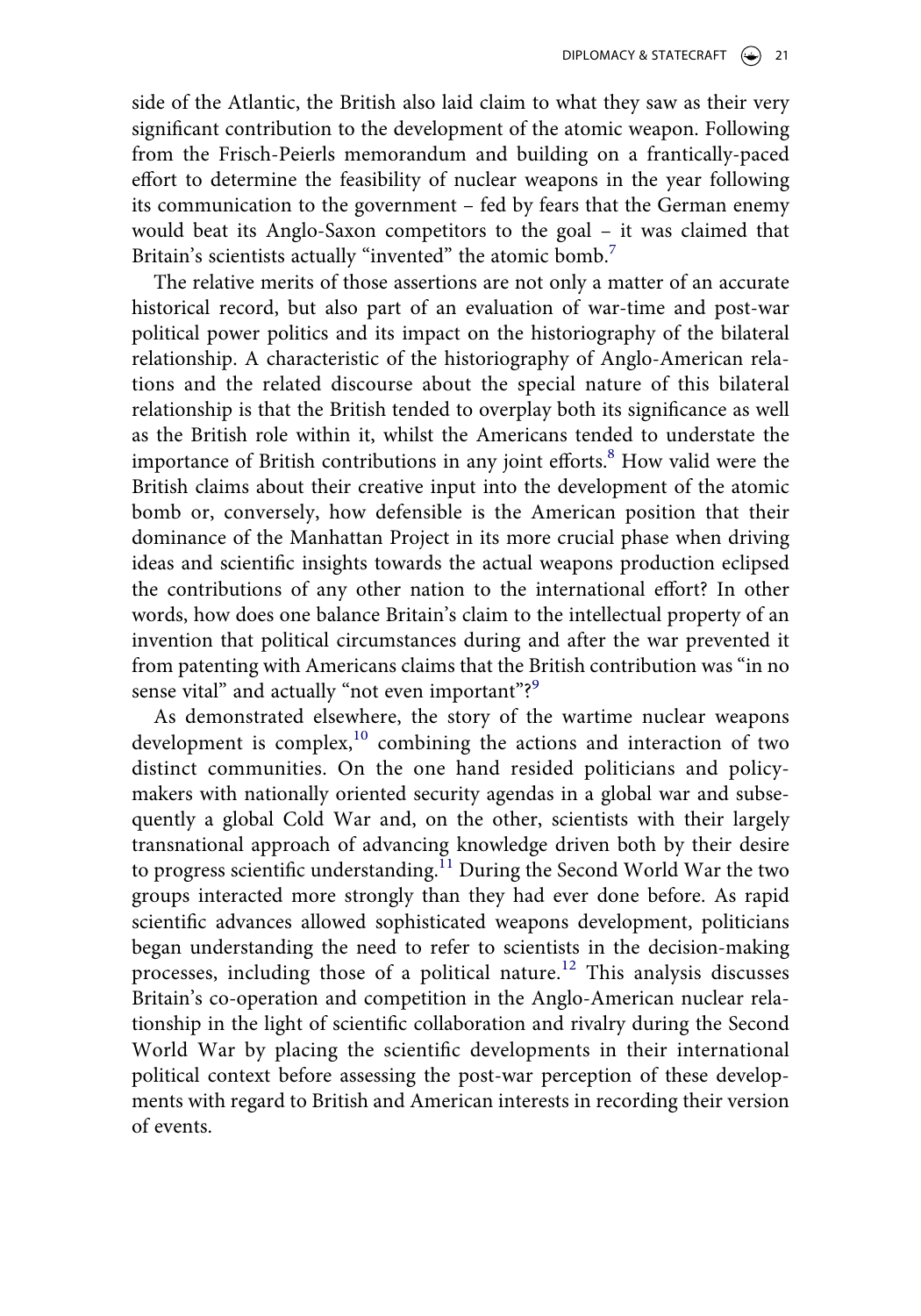An understanding of the nuclear physics scientific community and its particular international composition lay in the 1930s. Following the creation of the nuclear model of the atom by Ernest Rutherford at the University of Manchester in 1911, $^{13}$  scientists turned their attention to the elucidation of the structure of the nucleus. A milestone in this endeavour was the discovery of the first uncharged subatomic particle, the neutron, in 1932 at Cambridge.<sup>[14](#page-20-2)</sup> This was the first of several significant discoveries in what became known as the *annus mirabilis* of nuclear physics,<sup>[15](#page-20-3)</sup> followed by the similarly momentous identification of the positron – the positively charged counterpart of the electron – by Carl Anderson and the first artificial disintegration of the nucleus by John Cockroft and Ernest Walton.<sup>[16](#page-20-4)</sup>

Physicists began to discuss the possibility of using the neutron to force a nucleus to give up some of its enormous energy by splitting the atomic nucleus and thereby releasing further neutrons. Initially, one of the key figures in nuclear research, Rutherford, famously dismissed such expectations as "the merest moonshine",<sup>[17](#page-20-5)</sup> but others contemplated at least a theoretical possibility of a self-sustaining nuclear chain reaction, arguing that the neutrons released in the fission process could then move on to produce further fission.<sup>[18](#page-20-6)</sup> By the latter half of the 1930s, scientists had made significant progress in understanding the fission process. Lise Meitner and Otto Frisch in 1938 developed a qualitative theoretical explanation of the process,<sup>19</sup> and the identification of the relatively rare uranium isotope, U235, was the most promising candidate for fissionable material that would allow a self-sustaining chain reaction.<sup>[20](#page-20-8)</sup> But despite these advances, many uncertainties and obstacles remained. Whilst proof of U235 as a fissile isotope emerged, $^{21}$  it was also clear that even if so, its separation from the much more common U238 would be difficult. Moreover, if required in large quantities, it would likely be prohibitively expensive,  $22$  and it would require "the efforts of an entire nation", which seemed "inconceivable".<sup>[23](#page-20-11)</sup>

Of course, Britain was not the only country considering the possibility of harnessing nuclear power for weapons. In June 1939, Siegfried Flügge, assistant to Otto Hahn, the pioneering German radiochemist and researcher of radioactivity, published a paper in the German journal, *Naturwissenschaften*, entitled "Can nuclear energy be utilised for practical purposes?"<sup>24</sup> In this paper, amongst others, he explored the explosive potential of nuclear energy. When Germany, barely three months later, invaded Poland and unleashed a war on Europe and the world, the potential of the murderous National Socialist regime working towards a nuclear weapon sent shockwaves through the scientific community and, in particular, through the significant community of *émigré* scientists. Germany had been a driving force in nuclear physics and chemistry in the early twentieth century; but fear of Nazi persecution in the 1930s forced many young scholars to leave Germany and its Central European orbit. This created an extensive international scientific network of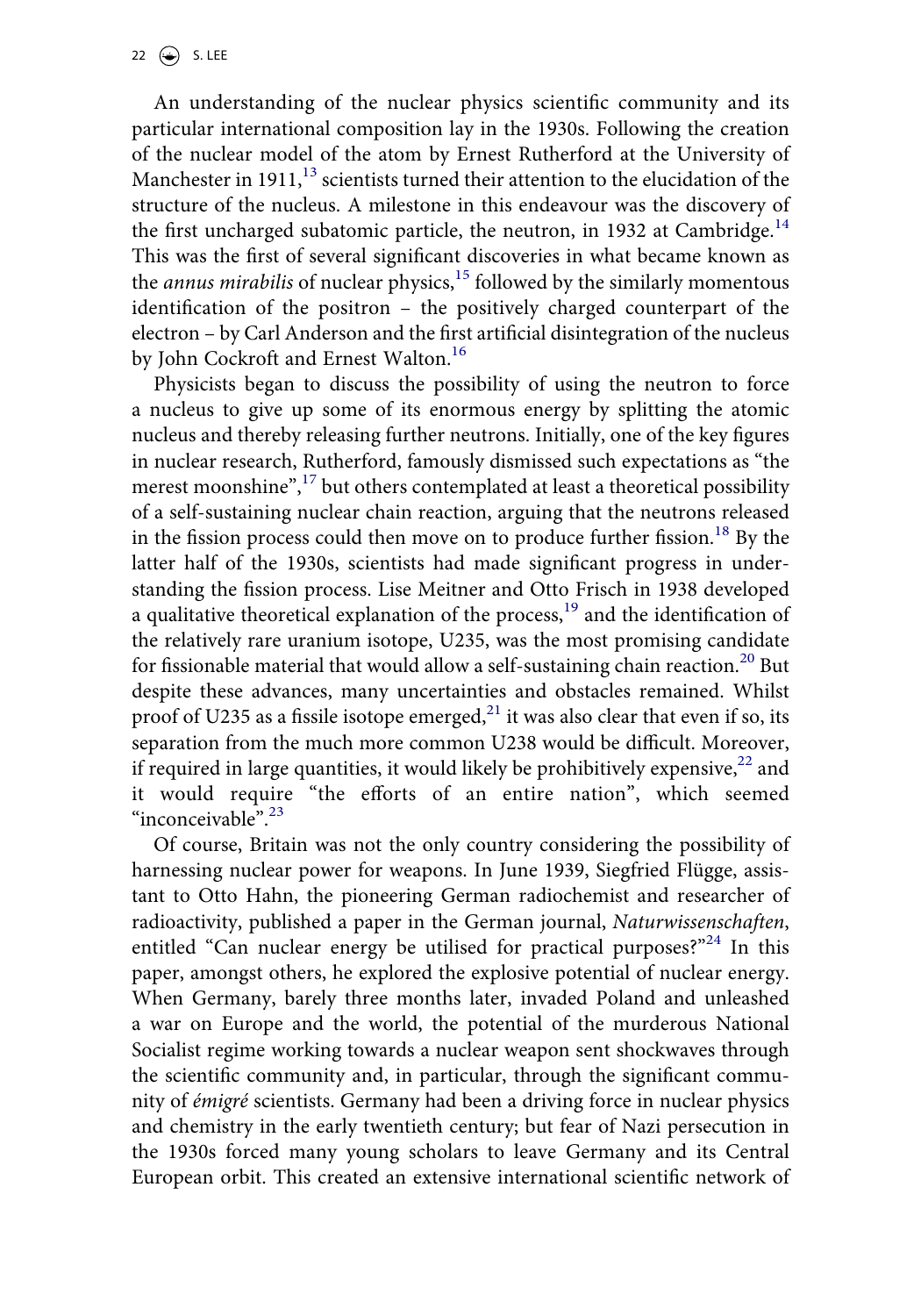nuclear scientists and accelerated the transmission of ideas and discoveries. It also explains why, almost simultaneously, scientists with a great sense of urgency and mindful of the potential consequences of a powerful weapon in German hands did two things. They worked feverishly on a better understanding of the feasibility of a nuclear weapon and started conversations with politicians about the need to respond to this potential threat and/or opportunity on both sides of the Atlantic. Amongst others, they introduced the idea to the American president, Franklin Roosevelt, via his advisor, Alexander Sachs, in October 1939. $25$  This initial approach was important in that it resulted in Roosevelt's agreement to set up a Government Advisory Committee on Uranium and thus fired the starting shot to the American nuclear weapons programme.<sup>26</sup> At the same time – as will become evident below – it was disappointing in that the president was not galvanised into immediate action that would have allowed nuclear scientists to focus on a research programme to make real and fast progress.

Around the same time, in early 1940, two other *émigré* physicists, Germanborn Peierls and Austrian-born Frisch, then at Britain's University of Birmingham, considered the question of the critical mass of uranium, the mass required to sustain a nuclear chain reaction. Summarised in the abovementioned memorandum, their work suggested that the amount of fissionable material – U235 – needed for an atomic bomb based on a self-sustaining chain reaction was far less than previously assumed – previous beliefs held this to be in the order of magnitude of tons rather than kilos. As a result, a sphere of metallic U235 with a radius of more than 2.1 centimetres could be sufficient to be explosive, an amount that equated to approximately 1 kilogramme of  $U235^{27}$  $U235^{27}$  $U235^{27}$ 

Given the immense technical difficulties of uranium isotope separation, this calculation had significant implications: a bomb was genuinely a theoretical and, quite possibly, a practical possibility, if only in the distant future. The period between the formulation of the Frisch-Peierls memorandum of February-March 1940 and the British decision to attempt to build a bomb in 1941 involved months of frantic scientific activity as well as science-policy conversations described in detail elsewhere.<sup>28</sup> Nonetheless, it is helpful to reflect on some of those developments to evaluate their consequences for Britain and the Anglo-American nuclear relationship.

Frisch and Peierls were very much aware of the significance of their calculations, but as enemy aliens, they were limited in their access to political circles. They passed their paper to their head of department, Professor Mark Oliphant, who in turn sent the memorandum to the chairman of the Committee on the Scientific Survey of Air Defence, Henry Tizard, and through him, Professor G.P. Thomson of Imperial College, at the time chairman of the government committee concerned with the possibility of a nuclear chain reaction. In contrast to the rather indigestible nuclear science portfolio that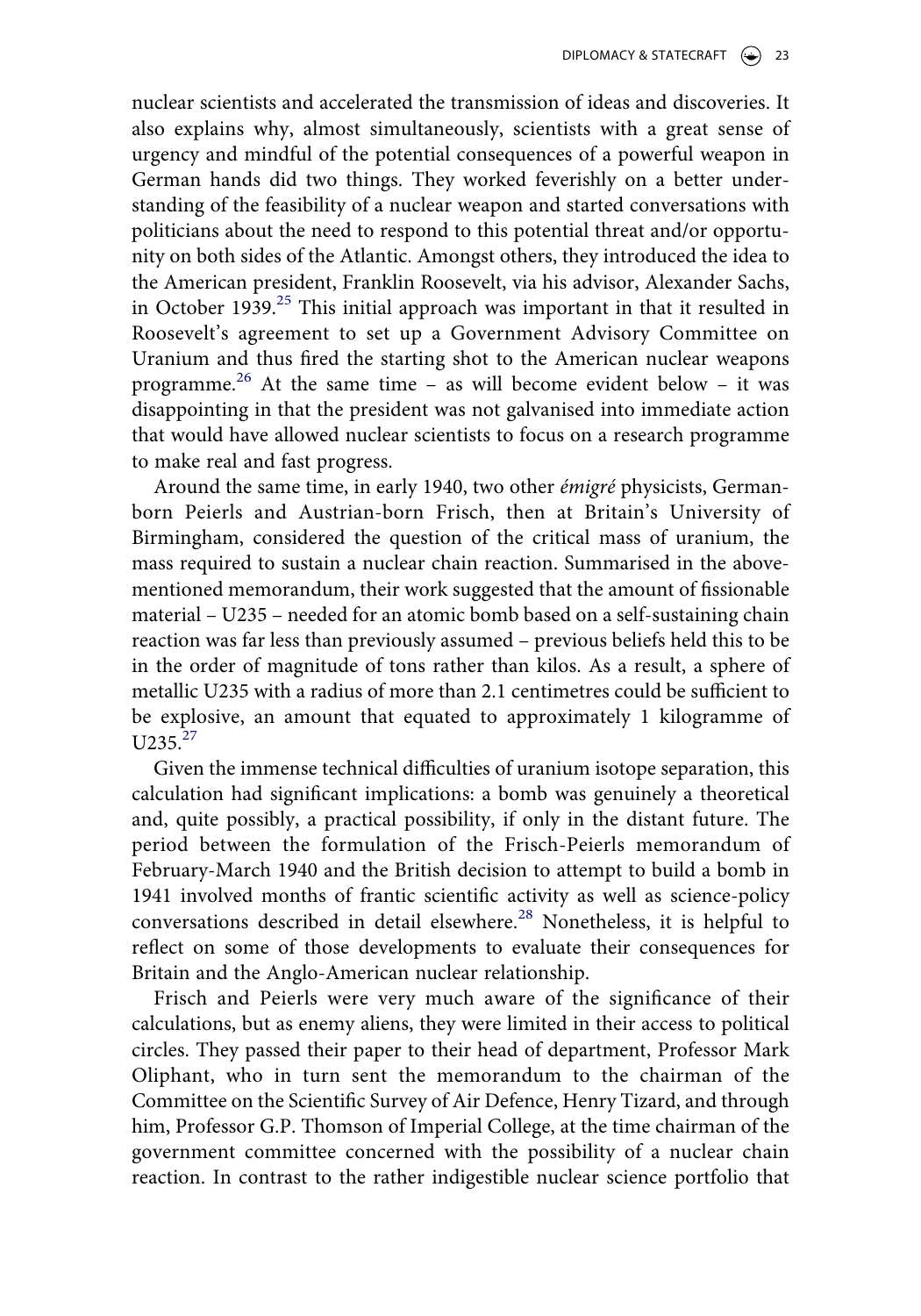Sachs had presented to Roosevelt six months earlier, Frisch and Peierls put into circulation a two-part document, "On the Construction of a 'Super-Bomb'", in which even the first "scientific" half was intelligible to the political audience with a lay interest in science. The more political second part, "On the Properties of the Radioactive Super Bomb", discussed the strategy of using a potential weapon. After explaining the release of radioactive substances, Frisch and Peierls described the indiscriminate nature of nuclear fall-out, thus prohibiting its use, despite the fact that the rationale for development was practically irresistible because of the danger that other Powers – most notably Germany – might develop it.

Although Tizard informed the War Cabinet that the probability of "anything of real military significance" was very  $low<sub>1</sub><sup>29</sup>$  under Thomson's auspices, a government committee, the so-called MAUD committee, deliberated the possibility of military applications of the Frisch-Peierls findings. After initial scepticism, $30$  the MAUD committee in its final reports in June and July 1941 endorsed the key insights from the Frisch-Peierls memorandum when con-cluding that the atomic bomb was feasible although very costly.<sup>[31](#page-20-19)</sup>

In a 1986 essay, "Roosevelt, Churchill and the wartime Anglo-American Alliance", Reynolds mused that after one-half century of rhetoric, in part based on the British wartime premier, Winston Churchill, deliberately creating a myth about a special Anglo-American relationship depicting the wartime alliance as the "natural expression of an underlying cultural unity", there was still something mythical about the mutual relationship.<sup>[32](#page-20-20)</sup> Decades on, historians still discuss controversially how 'special' the 'Lazaruslike' Anglo-American relationship is, $33$  and whether its existence is more myth than reality.<sup>[34](#page-20-22)</sup> Prior to the 'invention of the Special Relationship", mutual perceptions on both sides of the Atlantic were very different. Reynolds described British sentiments towards America as a mixture of doubt, hope, and fear: doubt that the partner across the Atlantic would provide immediate and reliable help if needed; hope that Washington would offer assistance in the long-term or in acute danger as in war; and fear that any support, if forthcoming, would ultimately compromise British independence. Similarly, American attitudes towards Britain were somewhat ambivalent. Whilst many Americans remained and to this day remain culturally Anglophile, this sentiment mixes with a desire to see America emancipated from the "Imperialist mother country". As Roosevelt summarised his impression of negotiations with the British: they "usually get 80% out of the deal and you get what is left".[35](#page-20-23)

Given the magnitude of what was at stake after 1940, it is not surprising that nuclear matters were an area fought over with fervour during the crucial phases of the Second World War and immediate post-war period. This was true even in what was ultimately the most co-operative of the transatlantic ventures – the atomic bomb project. Even here, differences of outlook, political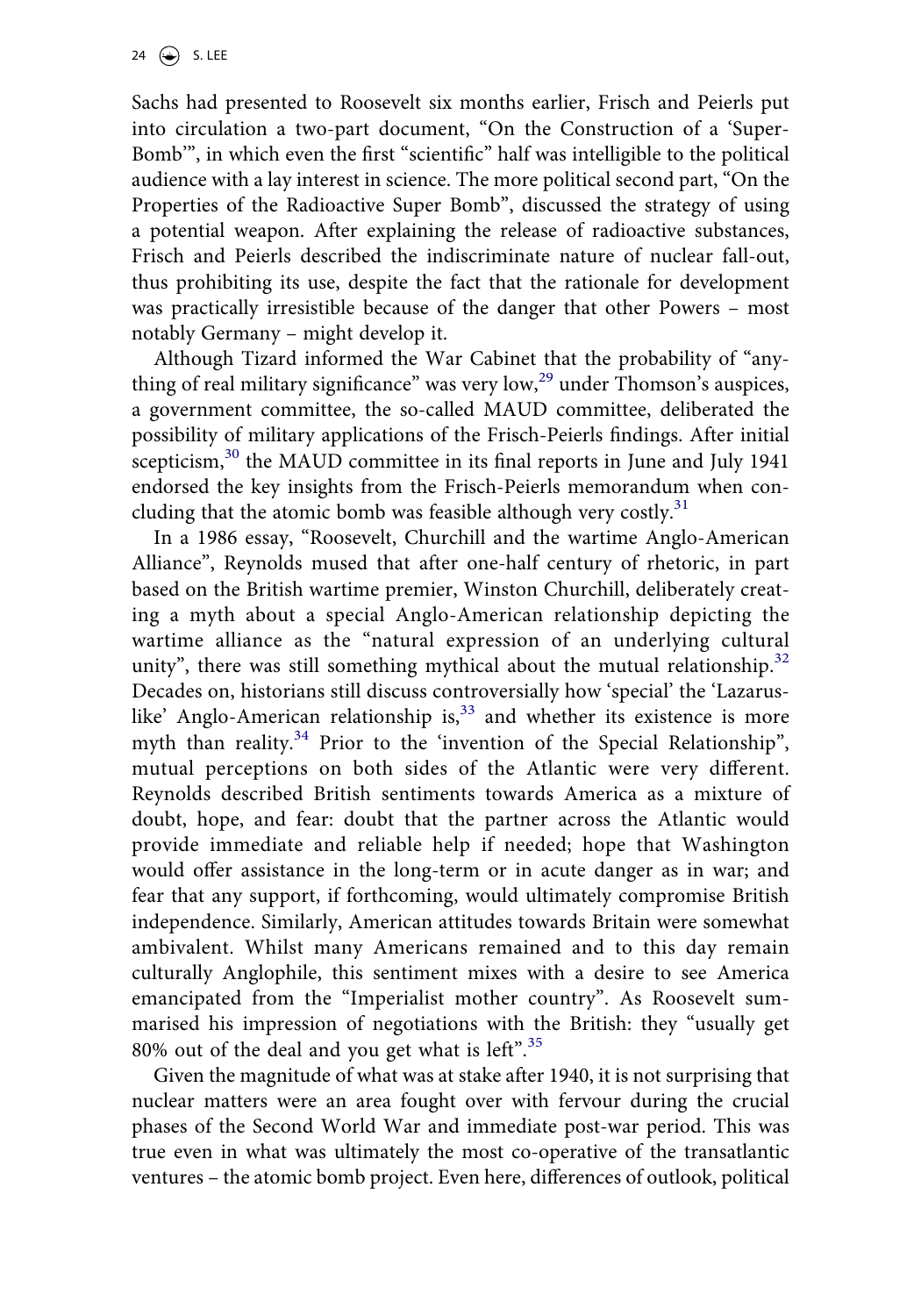expediency, and political priorities adversely affected effective collaboration in what was a seesaw relationship where suspicion and trust, tension, and collaborative spirit superseding each other as priorities on both sides of the Atlantic changed as a function of military needs and political convenience.

In 1939–1940, the British needed to secure American support for their war effort. Especially during and after the Dunkirk losses and the fall of France in May and June 1940, Britain increasingly came to see American assistance as essential for survival. Yet, although Churchill, who had succeeded Neville Chamberlain as prime minister in May 1940, attested to some Anglo-American "mixing-up",  $36$  the British and American governments during much of the crucial summer 1940 engaged in an "uneasy bargaining game . . . exploring in a rather heavy-handed way how best to obtain support from each other".[37](#page-21-1) Churchill knew that his bargaining power in attempting to move the United States from a policy of neutrality to one of non-belligerency was limited. Still, despite the desperate military situation, he was reluctant to trade scientific secrets unless the British could get "something very definite in return",<sup>[38](#page-21-2)</sup> by which he meant "until the United States were much nearer war".<sup>[39](#page-21-3)</sup> Whilst the scientists were rather keener to join forces with their counterparts in the United States, they, too, were cognisant of the fact that information transfer to the Americans carried the risk of losing control over the Project.<sup>40</sup> Despite such reservations, the Anglo-American mixing-up that Churchill had anticipated in the political sphere, did happen – for a short period – in the sphere of intelligence and scientific collaboration when Tizard went on a technology transfer mission of the most extensive kind. He was instructed to tell the Americans "everything that Britain was doing in the scientific field"<sup>[41](#page-21-5)</sup> when he went to the United States between September and November 1940.

Tizard's mission was a rare example of unconditional international sharing of scientific knowledge, motivated at a particular time by political leaders' belief that such unconditional co-operation would not only facilitate scientific progress, it would also serve the national security interests of both Britain and the United States. Hence, despite considerable scepticism from within government circles, Tizard's famous "black box" that he took to Washington contained a wealth of valuable scientific secrets. Whilst only three of the official meetings of the Tizard mission dealt with nuclear weapons,  $42$  it is significant that one of the members of the MAUD committee accompanied Tizard; Cockroft shared the committee's findings with his American colleagues. Whilst the British at this point were ahead of their American counterparts regarding theoretical and experimental expertise, there was no doubt that with its extensive resources, the United States remained better placed to progress on any project that required larger industrial-scale facilities.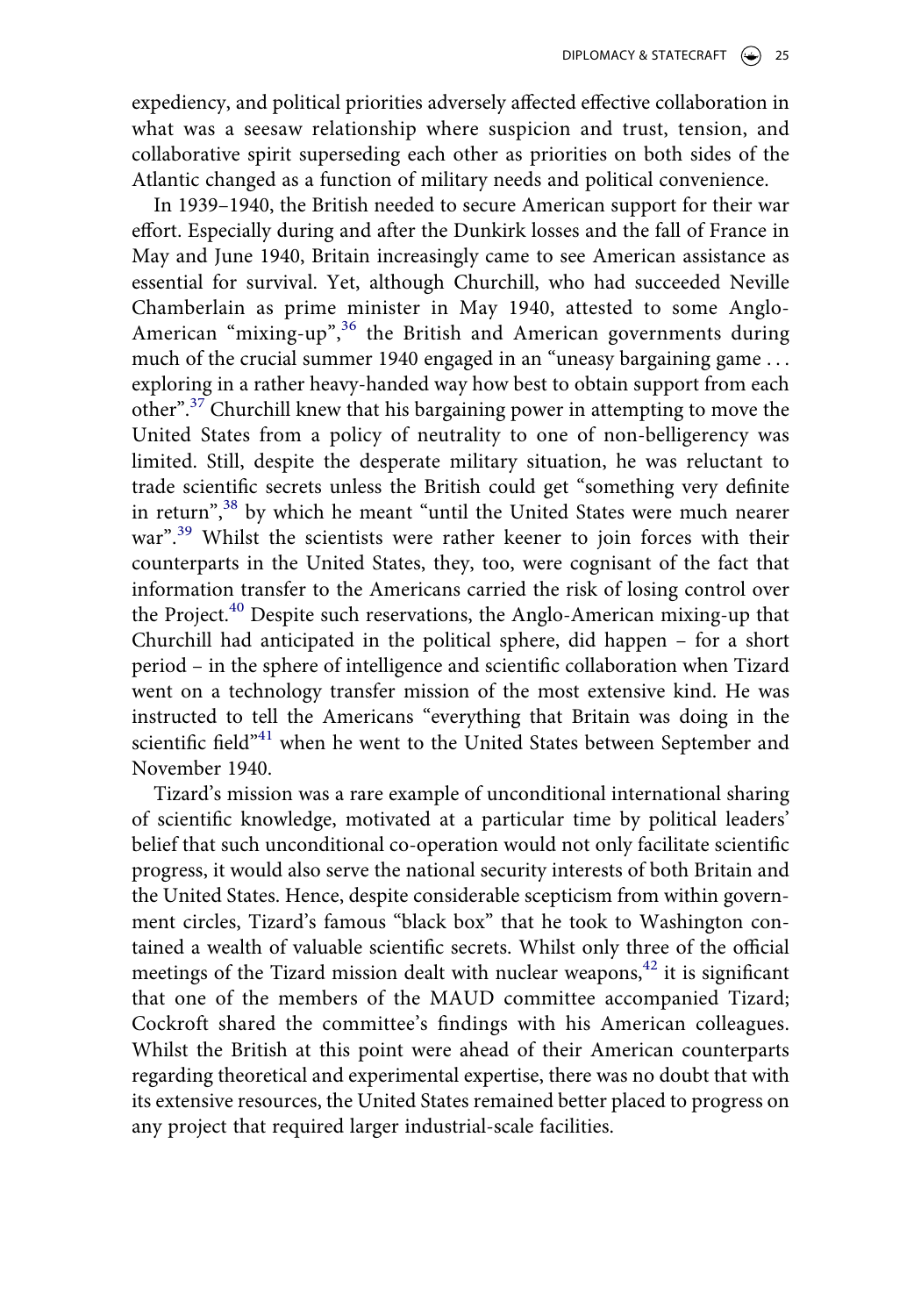The attachment of a British Central Scientific Office to the British Supply Council in Washington and the establishment of a Liaison Office of the American National Defence Research Committee in London occurred in early 1941. Whilst these actions appeared to indicate that the scientists' lobbying for closer transatlantic scientific co-operation had trumped the scepticism of the political establishment in the first half of 1941, in reality Tizard's pleading with Churchill to expand collaboration fell on deaf ears.<sup>[43](#page-21-7)</sup> Faced with a desperate military situation in Europe, Churchill's disappointment with the lack of American support for the British war effort dissuaded him decisively from supporting an intensification of Anglo-American nuclear collaboration through knowledge exchange. To enhance scientific-political communications, the British scientific establishment took the rather unusual step of electing Churchill a Fellow of the Royal Society, $44$  a move signalling their awareness of the significance of playing the political game as much as advancing the sciences. Coming as it did around the same time as – in scientific circles, controversial – elevation of Churchill's scientific advisor, "Prof" Frederick Lindemann, to a peerage as Lord Cherwell, it symbolised how different parts of the scientific community, with greater or lesser success, fought for the ear of the prime minister.

By summer 1941, with the German invasion of the Soviet Union, the military and political situation for Britain changed dramatically. In addition, the indications from the other side of the Atlantic were that Roosevelt no longer believed that the United States could avoid entering the war,  $45$  and Churchill entertained high hopes for his meeting with the American president in August 1941 at Placentia Bay, Newfoundland. Around the same time, whilst being "quite content with the existing explosives", Churchill felt that he should not "stand in the path of improvement" in the form of nuclear weapons<sup>46</sup> and, following the conclusion of the work of the MAUD Committee and encouraged by Cherwell, he became the first national leader to approve an atomic weapons programme. However, whilst some amongst the scientific community considered close collaboration with the United States essential, Churchill's entourage regarded it rather less so, and the prime minister was happy to allow the issue of closer co-operation in nuclear research to drift in late summer 1941 after meeting with Roosevelt.

In contrast, the lack of any meaningful American response to the MAUD committee's reports that Tizard had shared earlier in the year disappointed the nuclear scientists.<sup>47</sup> That displeasure was amplified by the fact that the initial doubts about the feasibility of nuclear weapons slowly made way for an appreciation of the remote possibility that a weapon might be achievable – and, thus, in view of the significant technological challenges, American assistance would be required even more urgently given the impact the war had on Britain's industrial capacities. It is within this context that a second important scientific mission, that of Oliphant, took place. Oliphant, a member of the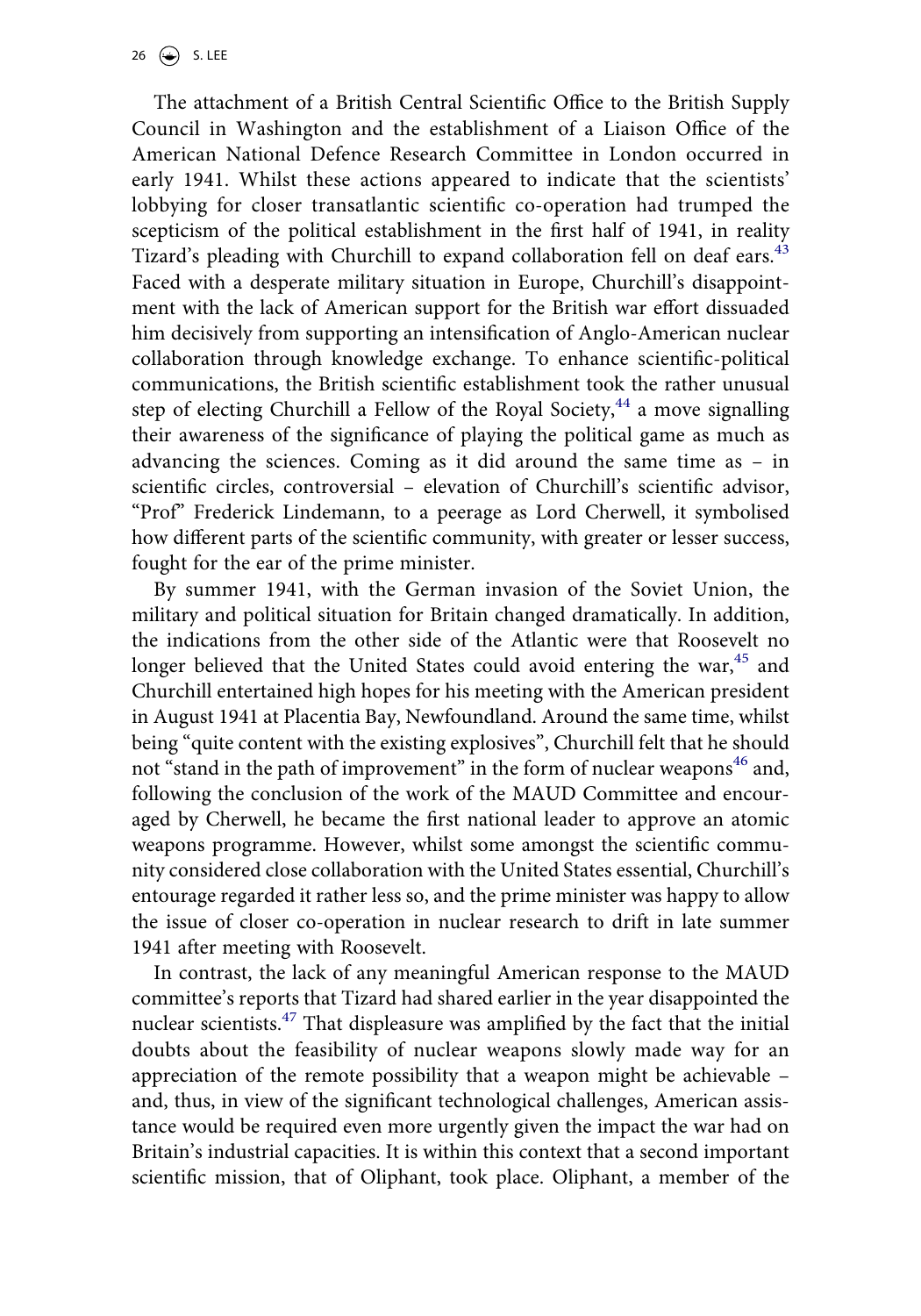MAUD committee, had pushed for a trilateral Anglo-Canadian-American collaboration, and whilst he assumed that some scientific research might continue in Britain, he regarded it necessary to move all industrial aspects of the work across the Atlantic.<sup>[48](#page-21-12)</sup> In early August 1941, he flew to North America ostensibly to consult about the radar programme. But given his role in nuclear research, it was not surprising that within a few days of his arrival, he had made contact with Lyman Briggs, the chairman of the National Defence Research Committee [NDRC] Uranium Committee, and made a point of attending one of the committee meetings. As Oliphant put it in a letter to the chairman of the MAUD Committee, Briggs had a "mild mania about this secrecy business" and Oliphant took it into his own hands to ensure that the NDRC would be informed of the substance of the MAUD Committee's work.<sup>49</sup> Leo Szilard, one of the refugee NDRC members, commented on this move by saying: "If Congress knew the true history of the atomic energy project, I have no doubt that it would create a special medal to be given to meddling foreigners for distinguished services, and Dr. Oliphant would be the first to receive one". $50$ 

If Oliphant's initial consultations with the NDRC were important, even more crucial was his meeting in late September 1941 with E.O. Lawrence at the University of California, Berkeley, to whom he not only presented the Frisch-Peierls memorandum, $51$  but through whom he also connected with the theoretical physicist, Robert Oppenheimer, who later had a leading position in the Manhattan Project. Interestingly, this approach to Oppenheimer in the form of an extensive memorandum had only a semi-official character in that Oliphant, $52$  whilst sharing important details of the committee's work, specified that he had done so "as an individual and without any official status or authority in this matter".<sup>[53](#page-21-17)</sup>

This extensive scientific exchange, embedded in science policy meetings, might explain why in October 1941 Roosevelt finally broke his silence over nuclear matters and the MAUD Committee reports. He wrote to Churchill suggesting that the two leaders should "correspond or converse concerning the subject ... in order that any extended efforts may be coordinated or even jointly conducted".<sup>[54](#page-21-18)</sup> This was a far-reaching offer of collaboration, conceivably on equal terms. Nevertheless, Churchill did not grace it with a swift response. The answer, when it came two months later, was a rather cool holding message that told Roosevelt that Churchill and his advisors were considering the matter.<sup>55</sup> In view of nuclear developments in the following years, this miscalculation of potential upsides of a near-equal nuclear weapons partnership must count as one of Churchill's graver errors in his manoeuvring of the transatlantic relationship.

In early 1942, when a British delegation of scientists visited America to investigate possibilities of further co-operation, they found that the tables had already started turning with regard to nuclear weapons work.<sup>56</sup> Although the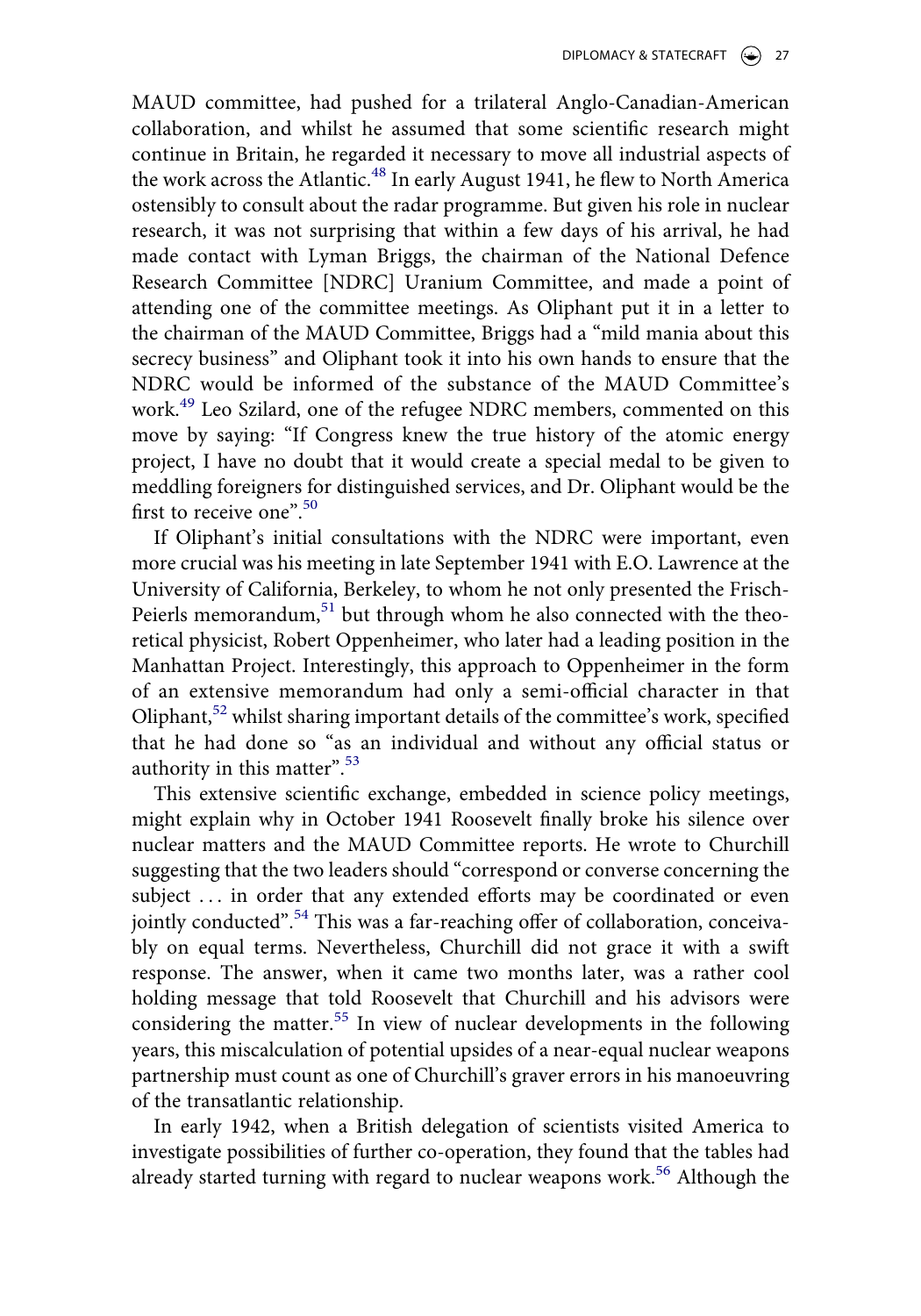sense remained that the Americans still had not made the nuclear question a top priority,<sup>57</sup> they stood more advanced than their British colleagues and, with every passing month of Anglo-American non-collaboration, the balance of progress shifted further in favour of the United States. The Japanese attack on Pearl Harbour in December 1941 had focussed American minds and helped accelerate the nuclear programme. Progress in America with its wealth of resources – both material and human – was now very clearly outstripping that in Britain. Therefore, it is hardly surprising that when in his first face-toface conversation with Roosevelt on nuclear matters in June 1942, Churchill suggested that Britain and the United States should "at once pool all our information, work together on equal terms, and share our results if any equally between us",<sup>58</sup> the president was no longer interested. Having refused to collaborate whilst they were ahead in the scientific game, the British had now lost their bargaining power and had to settle for nuclear co-operation almost exclusively on American terms.

By md-1942, John Anderson, the Lord President of the Council and minister responsible for overseeing Britain's nuclear weapons project, and Cherwell came to share the view of Wallace Akers, the director of Tube Alloys, the research and development programme tasked with implementing the findings of the MAUD Committee. It would be necessary to merge the British and American nuclear efforts to maximise the chances of beating Germany to nuclear weapons.<sup>[59](#page-21-23)</sup> Not only that, Anderson also left no doubt that the currency of British – theoretical – nuclear weapons knowledge was fast losing its value and "unless we capitalise it quickly . . . we shall be outstripped $\degree$ .<sup>[60](#page-21-24)</sup>

Nevertheless, throughout 1942, not only had the bargaining power in the Anglo-American nuclear relationship shifted dramatically; the atomic bomb project within the United States increasingly came under the control of the military. This decision exacerbated the shift away from a culture of fairly unrestricted information exchange to a limited and strictly controlled transfer of scientific and technical information, as the Project came to be seen more of a national American programme than an international collaborative enterprise.

Churchill was largely unaware of the consequences of this internal shift. His meeting with Roosevelt in June 1942 led him to put great faith in the president's expression of willingness to continue far-reaching co-operation in 1942. But the direct communications between the two leaders were not much liked by the American scientific or, indeed, military administration that spent much of the latter half of that year counter-steering.<sup>61</sup> That same period saw an intensification of nuclear theoretical and experimental research and, significantly, Roosevelt's secret agreement to fund the Manhattan Project. It demonstrates the increased sense of urgency in the highest echelons of government, similarly visible in the appointment of General Leslie Groves,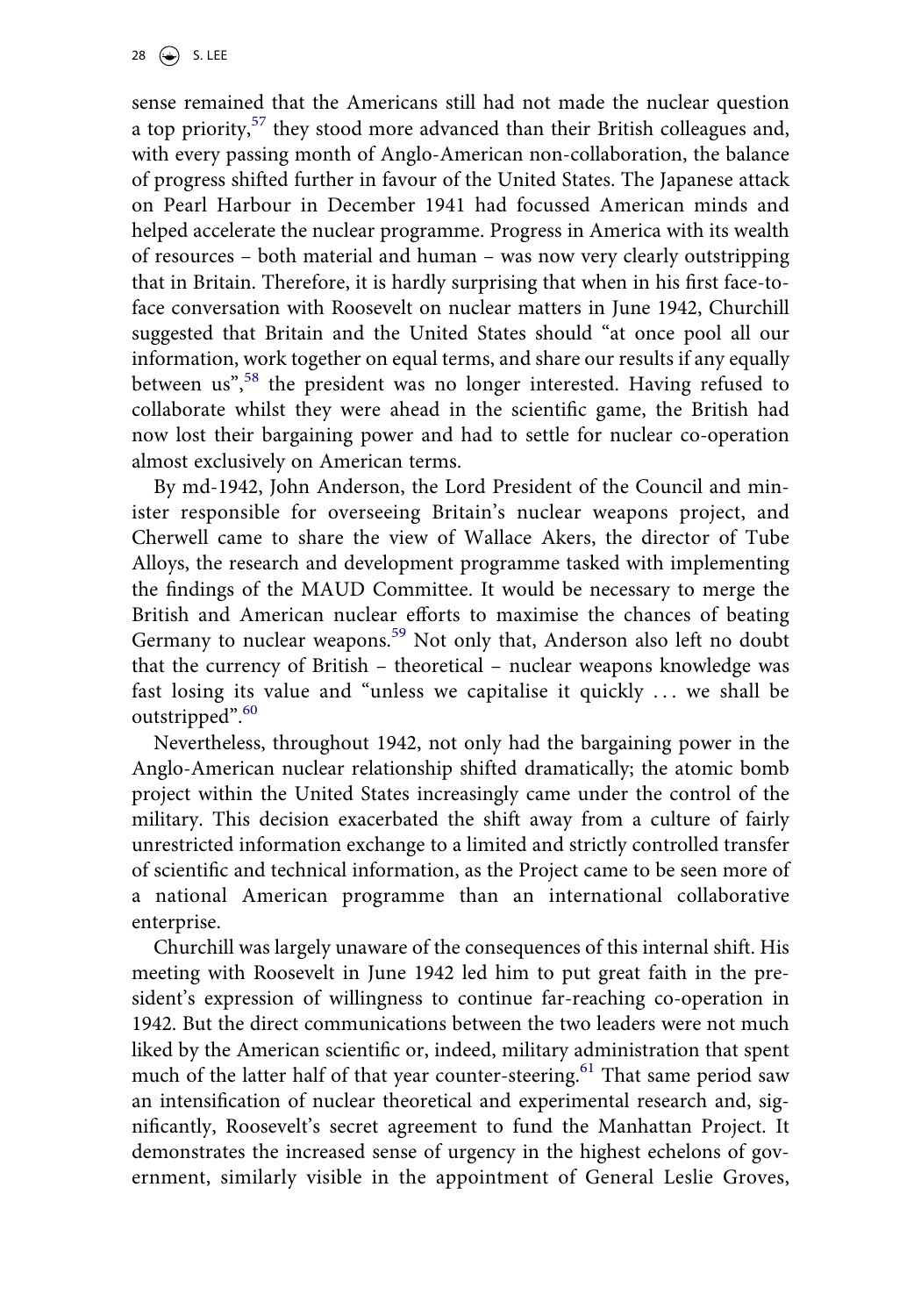a soldier as well as an engineer, as the director of the Project: this appointment left no doubt about the military being in command. The shift was clearly visible, too, in early 1943 in a "Memorandum of the Interchange with the British and the Canadians".<sup>62</sup> The document was explicit in limiting the information flow to British and Canadian collaborators, only including them in the very limited areas where their contributions were of benefit to the Project.

Whilst many Americans involved in science policy were in broad agreement that keeping the British partners at arm's length best served American interests, the most powerful person in the White House, the president, needed reminding of the need to hold the line on the nuclear information policy.[63](#page-21-27) As his closest advisors knew, the greatest risk of a *volte-face* on his part lay in the direct exchanges between him and Churchill. This would happen at the first Quebec Conference in August 1943. By that time, Churchill understood the consequences of Britain shut out of any meaningful Anglo-American nuclear collaboration. Not only did this have the potential to slow down the pace of progress of the American project and thus risk the West "los[ing the war] if Germany completes the work first",  $64$  but there was also concern about the medium- to long-term consequences for Britain if it did not possess nuclear know-how after the war. Unsurprisingly, and in keeping with his inclination to rely on high-level diplomacy, when a meeting with the NDRC chairman, Vannevar Bush, and war secretary, Henry Stimson, in early summer 1943 did not lead to the desired Anglo-American nuclear rapprochement, Churchill reverted to top-level discussions at Quebec to recalibrate the nuclear relationship. And, indeed, in return for agreeing that the Allied landings in Normandy, planned for the subsequent year, would take place under American command, Roosevelt reignited the collaboration on nuclear weapons for the duration of the war. The "Agreement Governing Collaboration between the Authorities of the U.S.A. and the U.K. in the Matter of Tube Alloys" determined full and effective co-operation to bring the atomic bomb project to fruition.<sup>[65](#page-22-0)</sup> Furthermore, both parties agreed never to use nuclear weapons against each other, not use them against other states without each other's consent, and not pass on information to other countries without each other's consent. Where the agreement gave Churchill rather less than he and his political advisors had hoped was in the area of post-war exploitation of the research results. Britain found itself forced, unilaterally, to make very significant concessions on post-war commercial applications that were essentially a disclaimer of any interests in industrial and commercial exploitation beyond what the American president agreed "to be fair and just and in harmony with the economic welfare of the world".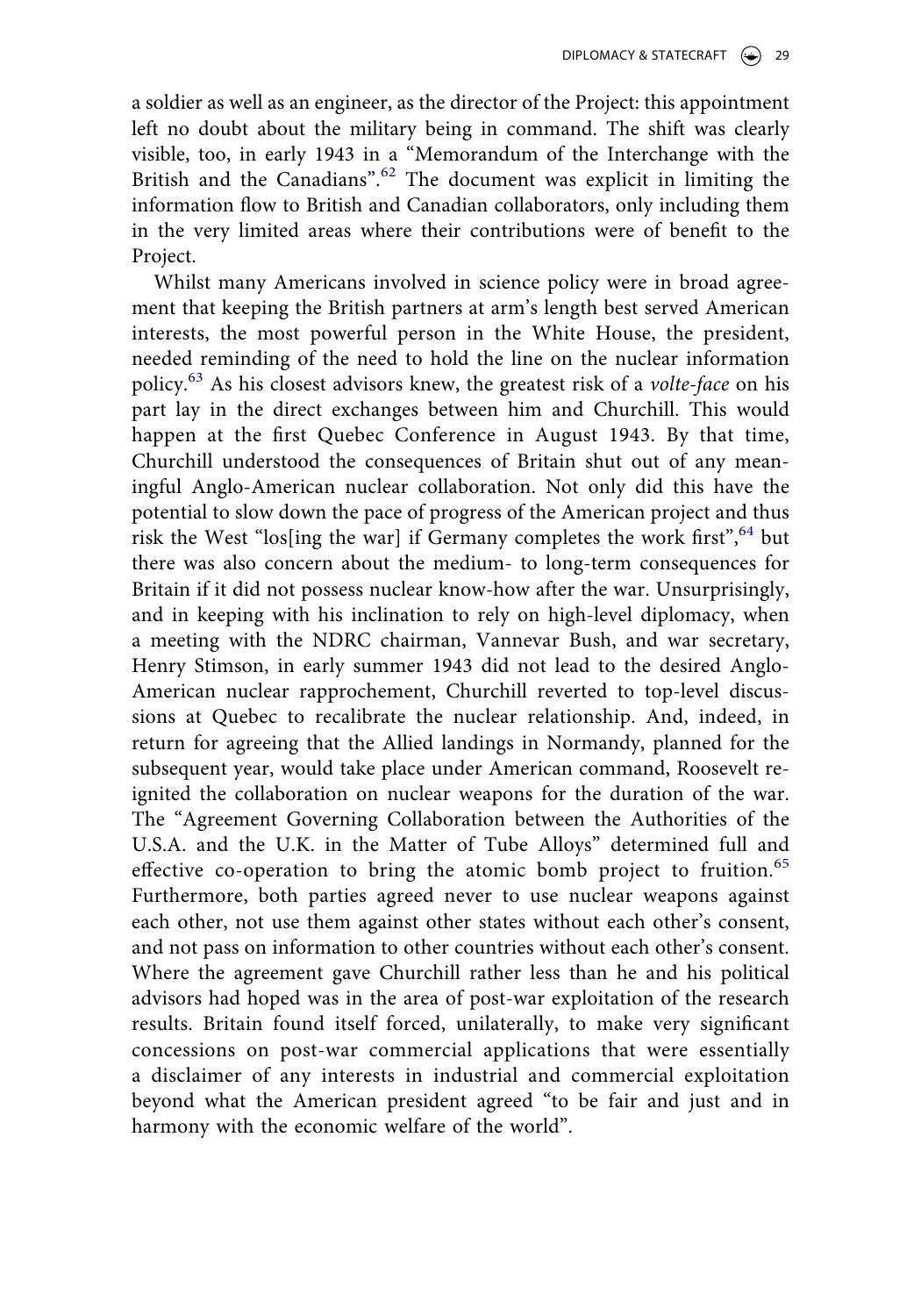Despite these very significant concessions, the Quebec Agreement paved the way for Anglo-American co-operation and was instrumental in enabling British scientists to continue nuclear research at a time when Britain's Tube Alloys project was under threat. The ink had hardly dried on the diplomatic paperwork when a core group of the team that would later form the "British Mission on the Hill" – Chadwick, Francis Simon, Oliphant and Peierls – arrived in Washington to restart what would be a fruitful collaborative scientific effort, but one still hampered by a political and administrative culture war.

As indicated above, the official American version of the British contribution to the eventual development of the first atomic weapons was one of little, if any, significance. It is worth considering this assessment in the light of individual recollections from both sides of the Atlantic and in the light of what is now known about the work that was completed as part of the industrial machinery that supported the nuclear weapons research and production effort.

Two core observations stand out. The first is that the effort was huge and the British mission small. American efforts to beat the Germans to the production of the first atomic bomb developed at a pace and scale that few would have believed possible. Whilst the Los Alamos, New Mexico site where bomb development occurred never really lost its character as a mix of a makeshift army base and oversized temporary lab halfway up a mountain,<sup>[66](#page-22-1)</sup> within a year of its launch, it had several thousand people working on site that, by the end of the war, swelled to around 125,000. $^{67}$  This central hub, code-named "Site Y", was supplemented by the similarly impressive "Site X", the Oak Ridge Site in Tennessee, a 59,000 acre site devoted to the production of fissile materials needed for the bomb. At the height of the operation in summer 1945, it employed close to 75,000 workers.<sup>[68](#page-22-3)</sup> A third site, "Site W", located on the Columbia River at Hanford, Washington and devoted to the production of chemicals required for plutonium production, would ultimately employ almost  $51,000$  people,<sup>69</sup> giving further credence to one scientist's early assessment that building an atomic bomb "couldn't be done without turning the whole country into a factory".<sup>70</sup> The British mission was part of this effort, but their contingent was only a minute fraction of the overall workforce. The head count hardly went beyond double digits

The second observation concerns punching above one's weight, in the sense of individual contributions. Even if the "Mission on the Hill" never exceeded about 30 scientists, many agreed that the British contribution was noteworthy. Despite his keeness to see the Manhattan Project as an American military enterprise, Groves acknowledged that British research on the Hill was "substantial". The British scientists made "invaluable" contributions, and following the detonation of the atomic weapons in August 1945, he conveyed to the British mission his "appreciation for their own great contributions to the success of our project<sup> $\overline{r}$ ,  $\overline{r}$ </sup> Refugees to Britain such as Frisch, Peierls, Egon Bretschner, Klaus Fuchs, George Placzek, and Joseph Rotblat worked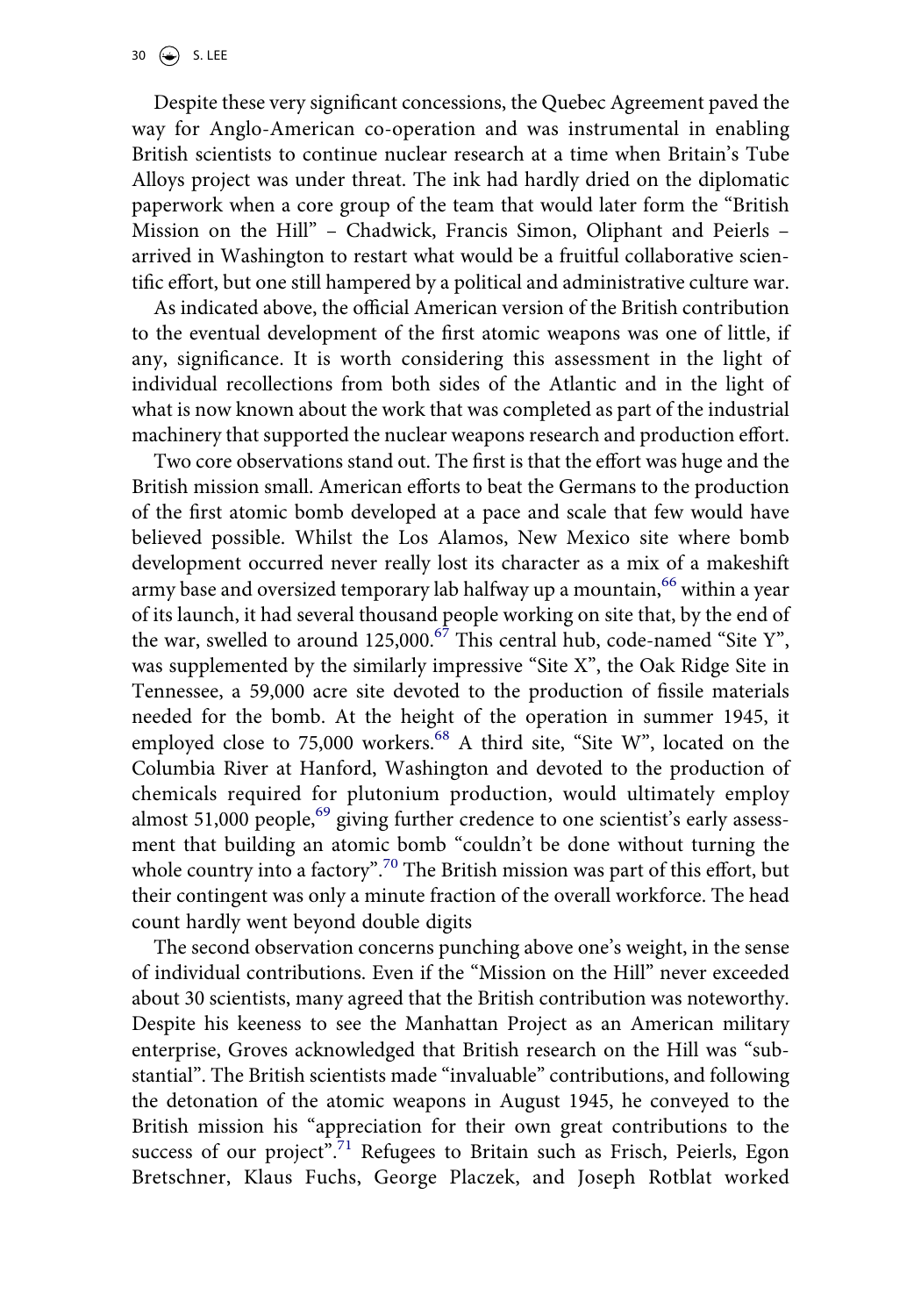alongside British physics heavyweights such as Chadwick, Anthony French, James Hughes, Derick Littler, William Marley, Donald Marshall, Philip Moon, William Penney, Michael Poole, Harold Sheard, Tony Skyrme, Ernest Titterton, and James Tuck.<sup>72</sup> The concentration of talent in this group was considerable. The head of the British mission Chadwick, the discoverer of the neutron, had won the Nobel Prize for this achievement in 1935. Sometimes referred to as the "Oppenheimer of Britain", Penney brought to the Manhattan Project detailed knowledge of hydrodynamic waves, both shock waves and the more familiar ocean – gravity – waves, essential for the study of the damage effects from the blast wave of the atomic bomb. Alongside Oppenheimer, John Von Neumann, "Deke" Parsons and Norman Ramsey, he would become one of the five members of the Los Alamos "brains trust", a strategic decisionmaking body that contributed prominently to the direction of the entire programme. He was one of only two representatives from Los Alamos – and the only Briton – to be part of the Target committee that drew up the list of targets for the atomic bombing of Japan.<sup>73</sup> Other notable contributions included G.I. Taylor's work on the effect of underwater explosions on different materials and structures, on rocket shapes, and shaped explosive charges. This work contributed significantly to the understanding of nuclear implosions and explosions, and it was essential for the accurate calculations of the atmospheric phenomena tested at the Trinity bomb test site, including the height of the explosion, the mushroom cloud, and the effect of the wind on the distribution of particles[.74](#page-22-9) Another essential contribution came from Frisch: the so-called Dragon's Tail, an experiment that helped determine the exact amount of enriched U235 needed for the U235 bomb.<sup>75</sup> This was of exceptional signifi-cance as it averted the need to field test the uranium bomb.<sup>[76](#page-22-11)</sup>

These individual inputs are telling, but as striking is that almost one-third of the long-term members of the British mission – Peierls, Bretschner, Frisch, Moon, Penney, and Plazcek – led research groups at Los Alamos. And all the members of the British mission, without exception, continued their illustrious scientific careers in high-level roles upon their return to Britain at the end of the war.

Taking both the small size of the British contingent on the Hill, as well as the significance of individual roles and achievements, two conclusions emerge. First, the United States would have achieved their target of producing a nuclear weapon ahead of the German enemy, with or without British support; and second, the impact of the group of scientists from Britain who participated in the Manhattan Project was far greater than their numbers might suggest. Thus, writing Britain out of the history of the Manhattan Project is no more accurate than the assessment that British input was a *sine qua non* without which the Project would not have succeeded. A more exact and nuanced assessment will take into account the different priorities that scientists and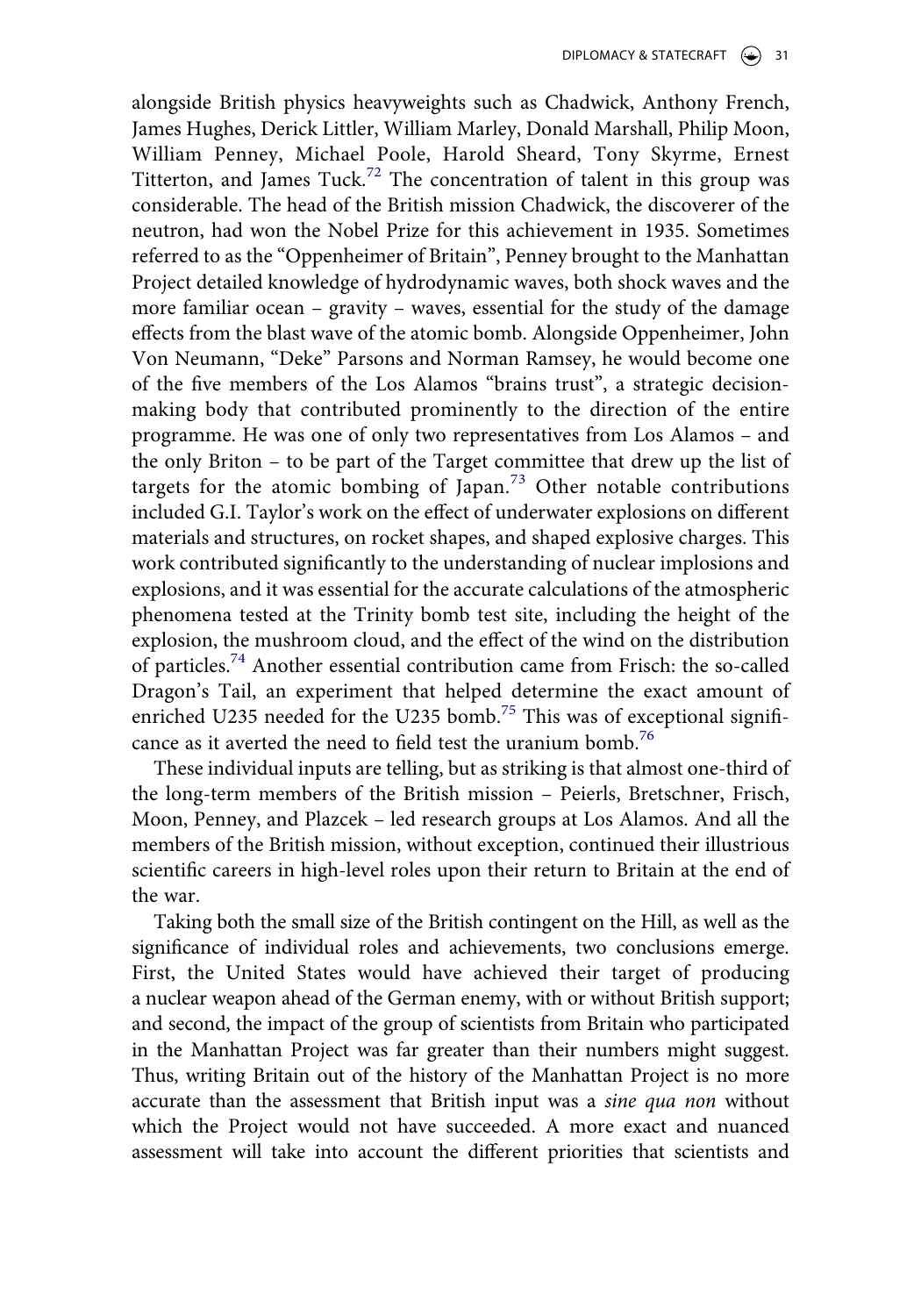politicians in the two countries had at different times and will evaluate those against both the geopolitical, political, financial, economic, scientific, and military power Britain and the United States had at crucial decision-making times.

The Frisch-Peierls memorandum clearly displayed a keen awareness on the part of the authors about the political and moral implications of the development and production of a nuclear weapon, with a degree of clarity that even led them to discuss the morality of its potential use. Of far lesser concern were the intellectual property rights of individuals, groups, or nations. Most scientists, whilst not oblivious to the fact that scientific endeavour was firmly embedded in political soft and hard power considerations, were far less concerned than political leaders with the question of intellectual ownership and commercial rights throughout the war and, crucially, in the post-war period. Anybody following closely recent attempts of political leaders of some nations claiming SARS-CoV-2 vaccine development successes as national successes and a sign of victory over nations knows that in most cases these are international scientific endeavours. The claim of scientific greatness can be effective in determining the victory narrative and how much impact it can have on political developments. Post-war Anglo-American negotiations as part of wider geopolitical and economic negotiations bore striking similarities. Herein lies – at least in part – the explanation of how the common perception of the atom bomb as an American rather than joint international success emerged.

A recent exegesis takes issue with the widely held view that there was a special Anglo-American nuclear relationship during the Second World War.<sup>[77](#page-22-12)</sup> It argues instead that as soon the feasibility of nuclear weapons became credible – and, simultaneously, as soon as an understanding that American military-industrial prowess would be required to make the theoretical possibility a defence reality – the United States took a monopolistic approach to the nuclear project. As such, the historiography sees the 1946 *Atomic Energy Act*, better known as the McMahon Act, by which the United States effectively closed the door to meaningful nuclear collaboration with other countries, as a pivotal moment in the Anglo-American nuclear relationship. It has created a "myth that McMahon was an unexpected and significant point of disconnection in Anglo-American atomic affairs".<sup>78</sup> Indeed, this historiography asserts that the end of the Second World War saw a marked change in the Anglo-American relationship.<sup>79</sup> However, whilst agreeing broadly on the significance of McMahon as pivotal, this newer assessment argues less that this was a disconnection from earlier policies, but that it put on a legal footing a relationship that during the years of wartime crisis and (summit) diplomacy had been operating more strongly at the level of personal interactions at the highest level. As Reynolds argued persuasively: whilst at times close, the Anglo-American relationship was also one of "persistent rivalry"; but even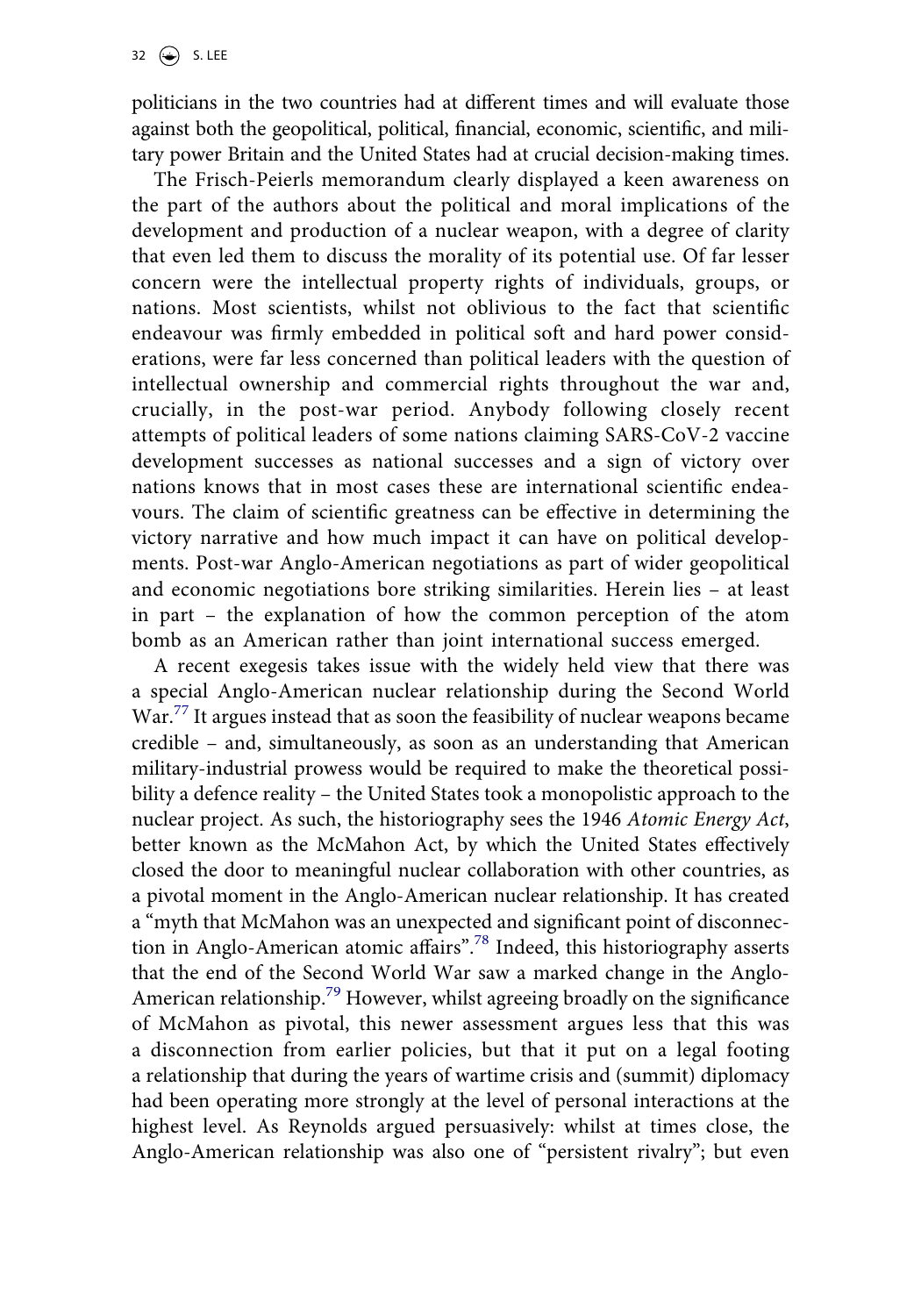more important, it operated at multiple levels with co-operation meaning different things to different people at different times and being pursued differently and differentially throughout the war and the post-war years.<sup>80</sup>

The development of Anglo-American nuclear co-operation was not dissimilar to the development of Anglo-American relations more generally. Strategic, psychological, economic, and political considerations and suspicions influenced the formulation of policies. American, British, and Canadian political leaders expressed an intention to internationalise control of atomic energy and, in their joint Washington Declaration of 15 November 1945, stated their belief that "the fruits of scientific research should be made available to all nations", whilst offering to exchange "fundamental scientific information . . . with any nation that [would] fully reciprocate".<sup>[81](#page-22-16)</sup> Nonetheless, "full and effective co-operation" never materialised beyond basic scientific research only. Such collaboration never included development, design, construction, and operation of nuclear plants and, in fact, was limited to what the Americans would refer to as "mutually advantageous ad hoc arrangements".<sup>[82](#page-22-17)</sup>

The Quebec memorandum foreshadowed such a restrictive interpretation of mutual collaboration, and indeed, the 1946 *Atomic Energy Act* formalised this more restrictive American knowledge exchange policy. Specifically, the Act prevented "the transfer of information about technical processes and restricted data", such as the production of fissionable material, to other nations including Britain.<sup>83</sup> Similar to the debates during the war in Britain between internationalist scientists, on one hand, and politicians more concerned with exploitation of scientific achievements, on the other hand, the bill determining control over atomic energy in the United States was the result of a debate between the American military seeking to preserve the secret of the bomb. through a national Atomic Energy Commission, on the one hand, and the Federation of Atomic Scientists who lobbied for civilian control and was less concerned about knowledge exchange, on the other. The Act was a compromise: the arguments of civilian over military control in the McMahon Act persuaded Roosevelt's successor, Harry Truman<sup>84</sup>; but, significantly, the cessation of meaningful and far-reaching technology transfer, based on political considerations on the part of Congress,<sup>[85](#page-22-20)</sup> amplified the perception of the United States owning the intellectual property of atomic weapons.

Because of the *Atomic Energy Act*, British and other non-American scientists, some of whom were still working at Los Alamos, no longer had access to documentation and reports that they had been able to utilise without restrictions before. This was likely to focus British minds on their own nuclear enterprise. Although many would have preferred continued collaboration with the Americans unimpeded by provisions of the McMahon Act, others came to see the exclusion as a blessing in disguise because it forced Britain's hand with regard to developing independent nuclear capabilities. Just prior to the passing of the *Atomic Energy Act*, in a conversation with the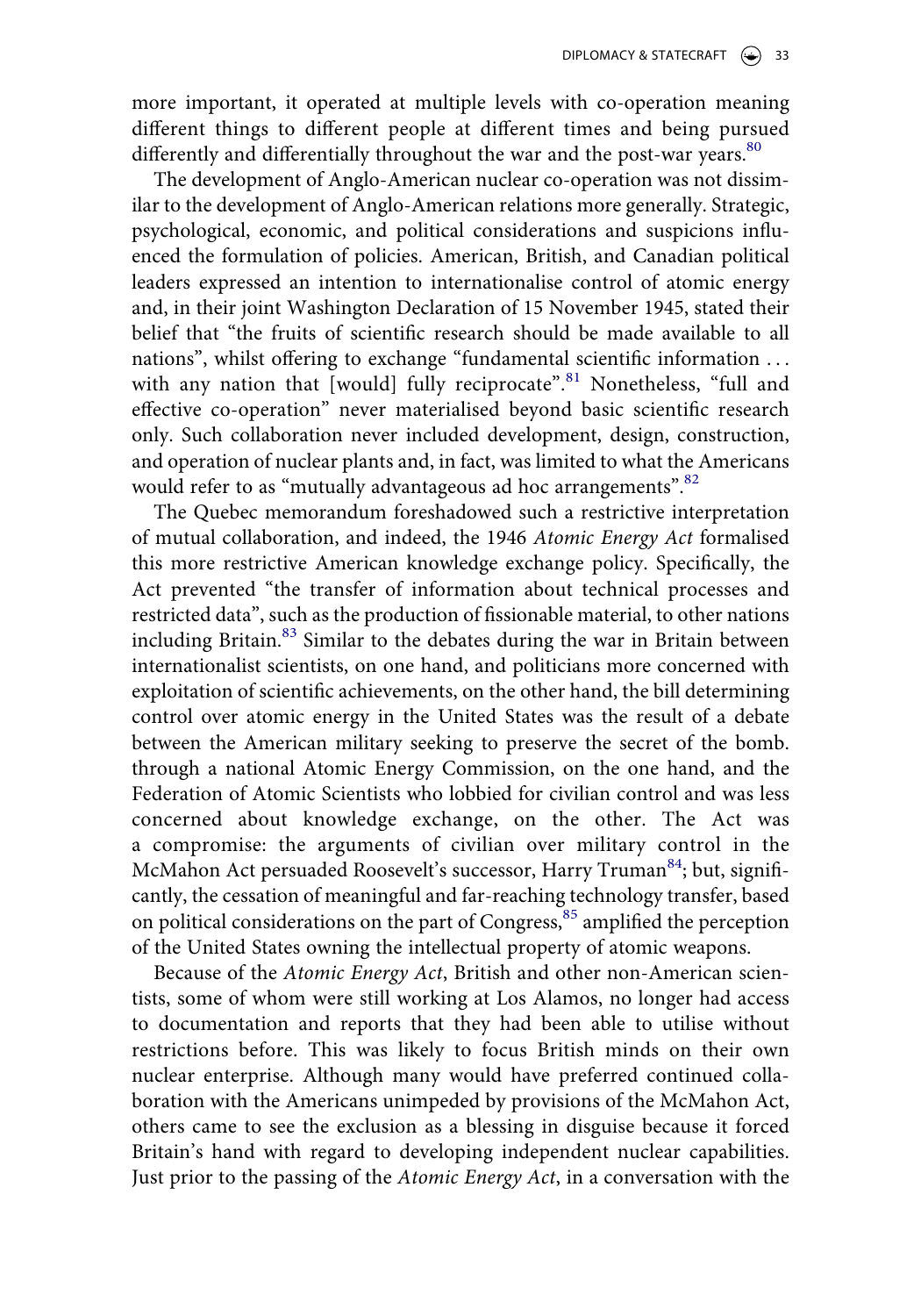American ambassador in Britain, Prime Minister Clement Attlee communicated that Britain would seek to build its own nuclear plants if the Act were be passed.<sup>86</sup> Formally taken in January 1947, this decision came not least out of a concern of Britain's vulnerability to external threats, but also in consideration of Great Power states. As Reynolds pointed out, Bevin spoke in 1947 for many when he declared that Britain was still a Great Power,  $87$  and that the government still "regarded ourselves as one of the Powers vital to the peace of the world".<sup>[88](#page-23-0)</sup>

Yet, the shift in the Anglo-American balance of power had become painfully visible in strategic and military decision-making during the war, and even more so in the post-war years. The realities of administering the peace displaced Britain's euphoria of winning the war. Both the McMahon Act, but even more so the abrupt end to Lend-Lease, demonstrated the fragility of Britain's post-war position, especially in the face of increasing hostility from the Soviet Union. Bearing this in mind, the British post-war nuclear programme served two purposes that, on the face of it, appeared almost contradictory. On the one hand it aimed to provide Britain with a safety net, as it was not clear that the US could be relied on unconditionally for support in Europe and against the Soviet Union. Hence the desire, in Bevin's words, to have "the bloody Union Jack flying on top" of a nuclear weapon. Conversely, on the other hand, the programme was also designed as a means of reviving an Anglo-American nuclear partnership, by offsetting Britain's weakening position elsewhere.

Although the British had taken the decision to build nuclear weapons independently as soon as it had become clear that the wartime collaboration would not survive into the post-war era, nuclear sharing as an aspiration was never off the table for British scientists or decision-makers. It was clear to many that whilst British scientists had been involved in the Manhattan Project in prominent positions that gave them privileged access to knowledge, considerable efforts were necessary in the practical application of this knowledge (which was fragmented due to the compartmentalized nature of work in the Manhattan project), in designing and producing components with unusual accuracy requirements, and particularly in producing the fissile material.<sup>89</sup>

Thus, the decision to develop nuclear capabilities was as much about independence as it was about interdependence, as behind the scenes the British continued to try to renegotiate nuclear sharing whilst strengthening their negotiating position through continued nuclear development. Arguably, this strategy of building strength independently to become if not an equal then at least a serious partner in nuclear negotiations eventually paid off. Once British "will and capability to develop nuclear weapons" had been demonstrated, the Americans wished "to have as much control over their potential use as possible".<sup>90</sup>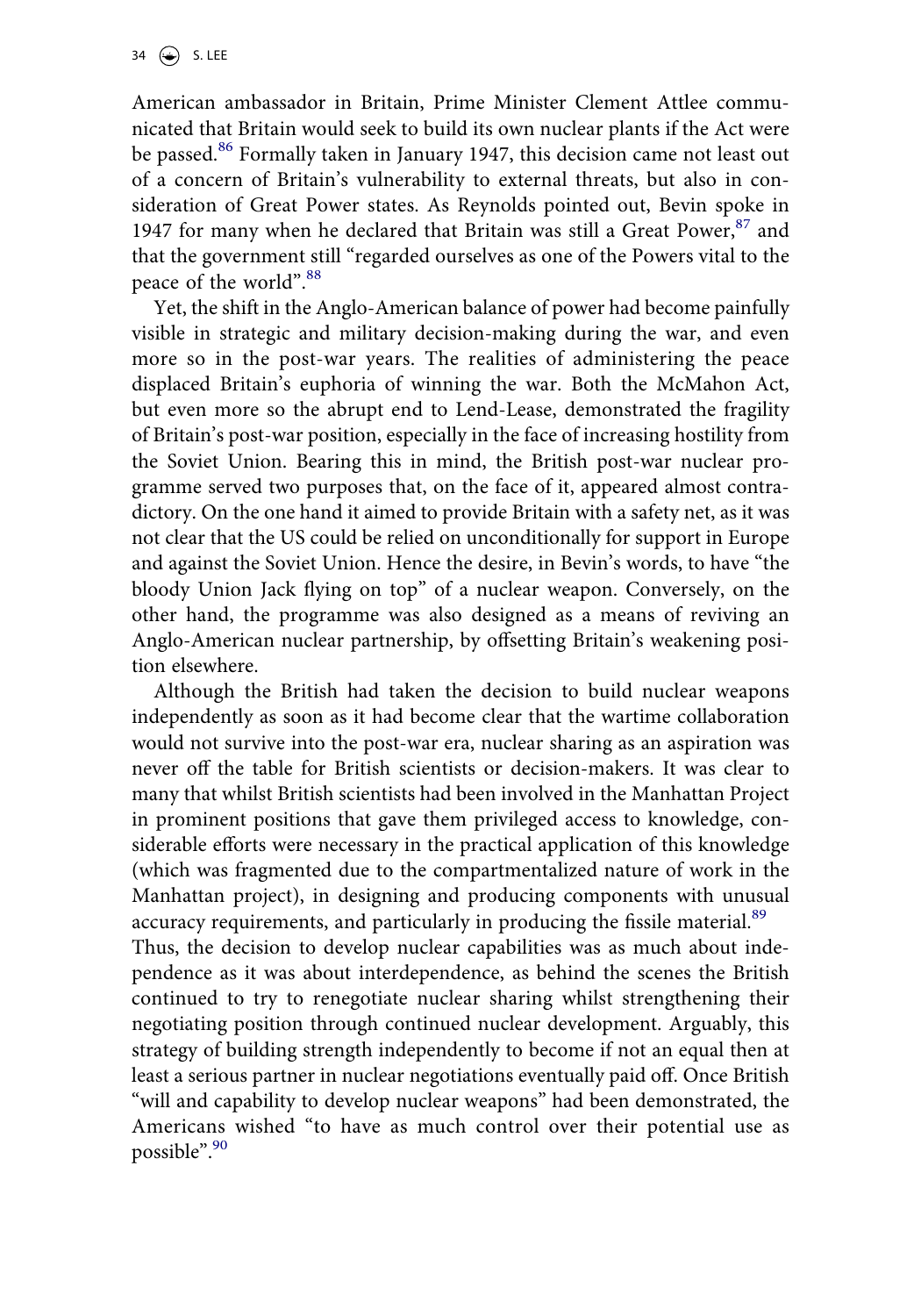In the fast-moving world of the developing Cold War, the context of Anglo-American relations, too, changed rather dramatically, as both countries responded decisively to the Berlin Blockade with the Anglo-American Airlift in 1948–1949. More significantly still, the loss of the American nuclear weapons monopoly after the first Soviet atomic explosion in 1949 demonstrated that Anglo-American military and nuclear collaboration remained in both countries' interest. In one analysis: "Both sides wished to co-operate – but meant different things by co-operation – and to retain their independence of action".<sup>91</sup> As a result, little genuine progress in nuclear collaboration occurred for several years. It was not until after the first British nuclear tests in 1952, the election that year of Dwight Eisenhower as American president, and the first Soviet thermonuclear explosion in 1953 that Anglo-American negotiation about nuclear sharing gained sufficient momentum to shift thinking in a way that would allow an amendment of the McMahon Act. In August 1954, Congress amended the *Atomic Energy Act* of 1946 to allow more nuclear collaboration with countries that had made significant contributions and advances in nuclear research. In 1955, as a result, the United States and Britain signed a co-operation agreement,  $92$ another step towards the final repeal of the McMahon Act and its replacement by the Anglo-American bilateral agreements in July 1958 and May 1959.<sup>[93](#page-23-5)</sup>

In the 1960s, for the first time, Britain undertook a serious effort to record formally its contribution to the development of the atom bomb with its official history, *Britain and Atomic Energy*. It published key documents that initiated much of the British work on the Bomb, including the Frisch-Peierls memorandum, and the British effort evaluated on the bases of access to classified documents. However, this detailed study did little to balance the assessments on the other side of the Atlantic. In contrast to his comments of appreciation of the British contribution to wartime nuclear collaboration in the immediate post-war period, Groves, in his 1963 memoir, *Now it Can Be Told*, did not recall any direct British contribution "to our success in achieving the bomb", referring to the transatlantic partner merely as "helpful".<sup>[94](#page-23-6)</sup>

It is often difficult to quantify the contributions of individuals to collaborative projects, and it is even more difficult to determine with any degree of precision the contribution of a small group of scientists to a project of the size of the enormous multilateral effort of the Manhattan Project. There is no doubt that the size of the American contribution to the Project was unparalleled, and by the end of the Second World War, America had spent in excess of \$2 billion on the development of an atomic industrial complex run by the United States Army. The Americans provided most of the financial backbone of the enterprise, and they undertook by far the largest part of the work during the second half of the war. In comparison, the contributions of other partners and other nations were modest. Yet, whilst the United States clearly dominated the Project with its financial, industrial, economic, and scientific might, without British participation, the time-scale of the delivery of a functioning weapon may well have been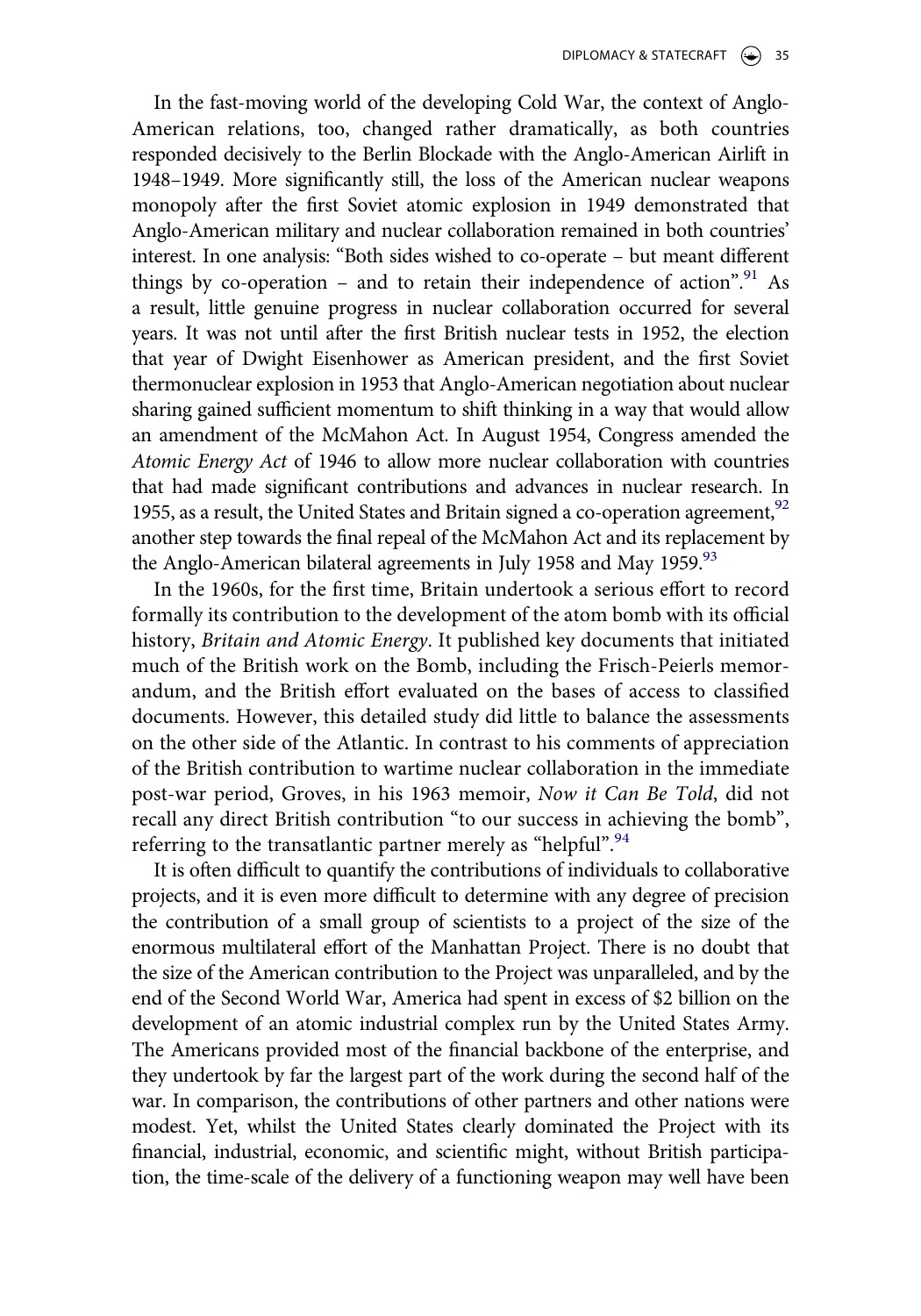different; and the question arises whether the weapon would have been operational in August 1945. Once reaching the Anglo-American-Canadian decision to develop a nuclear weapon, the task of the Los Alamos teams was to do so in the shortest possible time. British scientists played a significant role in the early stages of the British and subsequently American nuclear project and were a potent force in moving the scientific project from university laboratories in either county into the industrial-military sphere. Arguably, the scientific-political interactions in the early 1940s, in Britain, the United States, and the bilateral interactions were of significance here. An international scientific community pushed the frontiers of science. Scientists did so without regard to national boundaries in international collaborations driven by their desire to use scientific progress for the good of the many, no matter where. In the 1940s, the nuclear enterprise found its home in the United States. But for the majority of scientists and others working with Americans, the main concern was that the Project would be a success – it was of little consequence "whose" success it would be.

#### **Notes**

- <span id="page-19-0"></span>1 Frisch-Peierls memorandum, March 1940, AB [United Kingdom Atomic Energy Authority and Predecessors Records, The National Archives, Kew] 1/20.
- <span id="page-19-1"></span>2 'Official History of the Manhattan Project, cited in Ferenc Morton Szasz, *British Scientists and the Manhattan Project: The Los Alamos Years* (Basingstoke, 1992), XV.
- <span id="page-19-2"></span>3 Remarks at Cabinet Committee GEN 75 (25 October 1946); this has been quoted on numerous occasions. See, for instance, Peter Hennessy, Inaugural Michael Quinlan Lecture, "Cabinets and the Bomb", [https://www.parliament.uk/globalassets/docu](https://www.parliament.uk/globalassets/documents/lords-information-office/2011-Lord-Hennessy-Robing-Room-Lecture-.pdf) [ments/lords-information-office/2011-Lord-Hennessy-Robing-Room-Lecture-.pdf](https://www.parliament.uk/globalassets/documents/lords-information-office/2011-Lord-Hennessy-Robing-Room-Lecture-.pdf)
- <span id="page-19-3"></span>4 Peter Hennessy, *Cabinets and the Bomb* (Oxford, 2007), 48.
- <span id="page-19-4"></span>5 David Reynolds, *Island Stories. Britain and Its History in the Age of Brexit* (London, 2019), 88–9.
- <span id="page-19-5"></span>6 Wilson D. Miscamble, *The Most Controversial Decision: Truman, the Atomic Bombs and the Defeat of Japan* (Cambridge, 2011), Chapters 5 and 6.
- <span id="page-19-6"></span>7 Margaret Gowing, "Nuclear Weapons and the Special Relationship", in W.M. Roger Louis and Hedley Bull, eds., *The Special Relationship: Anglo-American Relations since 1945* (Oxford, 1989), 117–8.
- <span id="page-19-7"></span>8 W.S. Lucas, "The Cost of Myth: Macmillan and the Illusion of the 'Special Relationship'", in Richard Aldous and Sabine, efs., Lee *Harold Macmillan: Aspects of a Political Life*  (Houndmills, 1999), 16–31.
- <span id="page-19-8"></span>9 H.D. Smyth, *Atomic Energy for Military Purposes. The Official Report on the Development of the Atomic Bomb under the Auspices of the United States Government* (Princeton, NJ, 1945): <https://www.atomicarchive.com/resources/documents/smyth-report/index.html>
- <span id="page-19-9"></span>10 For example, Richard Rhodes, *The Making of the Atom Bomb* (New York, 1986).
- <span id="page-19-10"></span>11 Grahem Farmelo, *Churchill's Bomb: A Hidden History of Britain's First Nuclear Weapons Programme* (London, 2014); Joanna Bourke, "Theorizing ballistics: Ethics, emotions, and weapons scientists", *History and Theory* 56, no. 4 (2017), 135–51; John Forge, *The Morality of Weapons Design and Development: Emerging Research and Opportunities*  (Hershey, PA, 2018).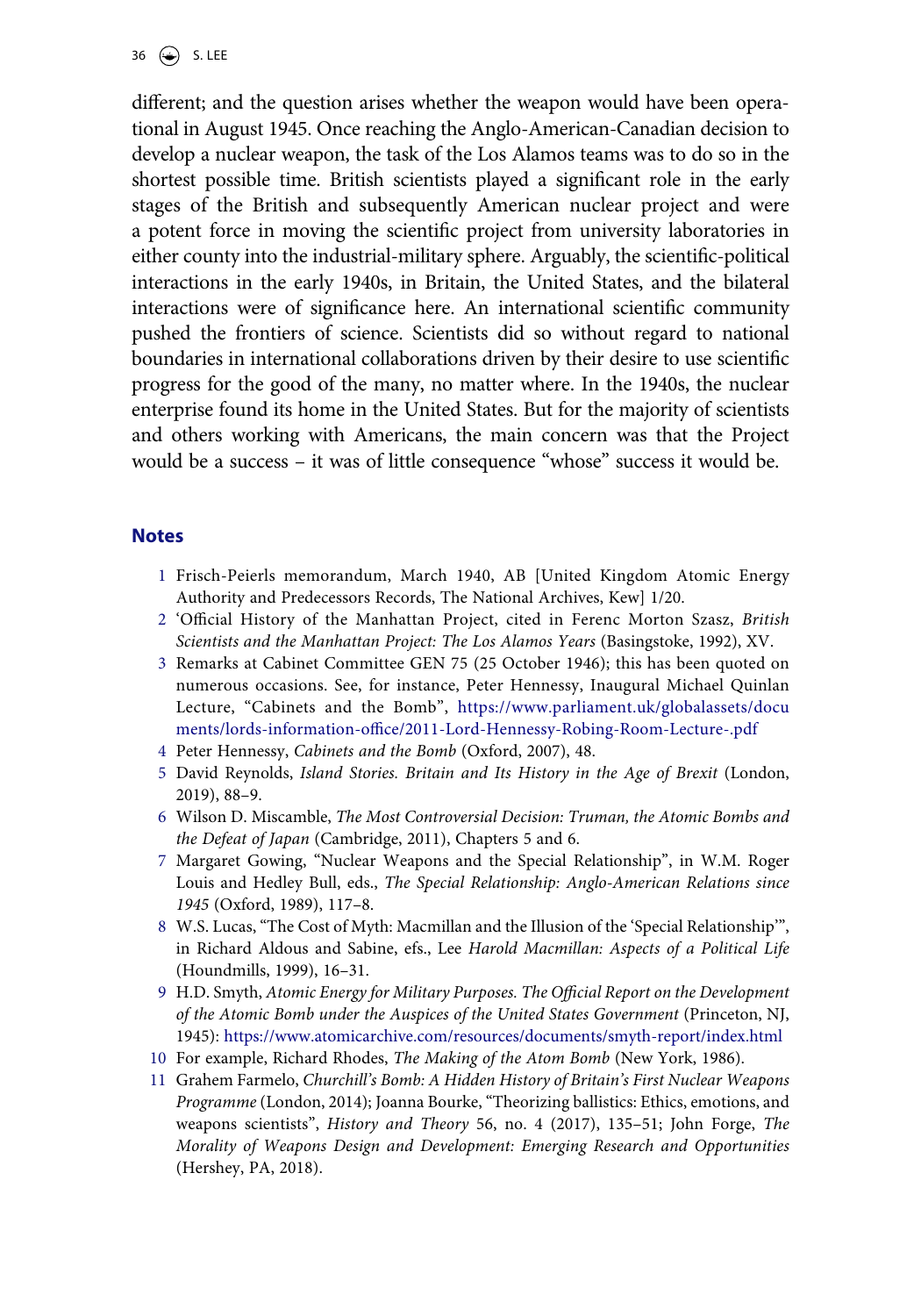- <span id="page-20-0"></span>12 Sheila Jasanoff, *The Fifth Branch: Science Advisers as Policymakers* (Cambridge MA, 1990); Solly Z. Zuckerman, *Scientists and War* (New York, 1967); Sherwood L. Boehlert, "The Role of Scientists in Policymaking", *AAAS-CSPO S&T Policy Review: Highlights of the 2007 Forum on S&T Policy*: [http://sciencepolicy.colorado.edu/students/envs\\_5100/](http://sciencepolicy.colorado.edu/students/envs_5100/BoehlertAAAS2007.pdf)  [BoehlertAAAS2007.pdf](http://sciencepolicy.colorado.edu/students/envs_5100/BoehlertAAAS2007.pdf)
- <span id="page-20-1"></span>13 Helge Kragh, *Quantum Generations. A History of Physics in the 20th Century* (Princeton, NJ, 1999), 51–2.
- <span id="page-20-2"></span>14 J. Chadwick, "Possible existence of a neutron", *Nature* 129 (1932), 312.
- <span id="page-20-3"></span>15 J. Hughes, "1932: the annus mirabilis of nuclear physics", *Physics World* 13, no. 7 (2000), 43–8.
- <span id="page-20-4"></span>16 J. Hendry, ed., *Cambridge Physics in the Thirties* (Bristol, 1984), 31–41, 49–64.
- <span id="page-20-5"></span>17 E. Rutherford, "Speech at the British Association for the Advancement of Science", 11 September 1933, summarised in *Nature* 132, no. 3333 (1933), 433.
- <span id="page-20-6"></span>18 L. Badash, E. Hodes, and A. Tiddens, "Nuclear Fission: Reaction to the Discovery in 1939", *Proceedings of the American Philosophical Society* 130, no. 2 (1986), 196–231; Lawrence Badash, *Scientists and the Development of Nuclear Weapons: From Fission to the Limited Test Ban Treaty 1939–1963* (New York, 1995), 7–22.
- <span id="page-20-7"></span>19 Lise Meitner and Otto Frisch, "Disintegration of Uranium by Neutrons: a New Type of Nuclear Reaction", *Nature*, 143 (11 February 1939), 239–40.
- <span id="page-20-8"></span>20 N. Bohr, "Resonance in Uranium and Thorium Disintegrations and the Phenomenon of Nuclear Fission", *Physical Review* 55, no. 4 (1939), 418.
- <span id="page-20-9"></span>21 L.A. Turner, "Nuclear Fission", *Revue of Modern Physics* 12, no. 1 (1940), 1–29.
- <span id="page-20-10"></span>22 Rudolf Peierls, *Bird of Passage* (Princeton, NJ, 1985), 154–5.
- <span id="page-20-11"></span>23 Farmelo, *Churchill's Bomb*, 103n27, citing Peter Goddard at a symposium on 27 March 2000 recollecting remarks made by John Wheeler.
- <span id="page-20-12"></span>24 S. Flügge, "Kann der Energiegehalt der Atomkerne technisch nutzbar gemacht werden?" *Naturwissenschaften*, 27 (1939), 402–10.
- <span id="page-20-13"></span>25 Rhodes, *Making of the Atomic Bomb* 313–4.
- <span id="page-20-14"></span>26 "The Advisory Committee on Uranium", *Manhattan Project*: [http://themanhattanpro](http://themanhattanprojectus.weebly.com/advisory-committee-of-uranium.html)  [jectus.weebly.com/advisory-committee-of-uranium.html](http://themanhattanprojectus.weebly.com/advisory-committee-of-uranium.html)
- <span id="page-20-15"></span>27 Frisch-Peierls memorandum, technical part.
- <span id="page-20-16"></span>28 Margaret Gowing, *Britain and Atomic Energy 1939–1945* (London, 1964), 33–111.
- <span id="page-20-17"></span>29 Ronald W. Clark, *Tizard* (London, 1965), 219.
- <span id="page-20-18"></span>30 Treasury, *Statements Relating to the Atomic Bomb* (London, 1945).
- <span id="page-20-19"></span>31 MAUD Committee Reports, June-July 1941, AB 1/594. Significant parts of the MAUD Committee reports reprinted in R.C. William and P.L. Cantelon, eds., T*he American Atom. A Documentary History of Nuclear Physics from the Discovery of Fission to the Present 1939–1984* (Philadelphia, PA, 1984), Chapter 5.
- <span id="page-20-20"></span>32 David Reynolds, "Roosevelt, Churchill, and the Wartime Anglo-American Alliance, 1939–1945: Towards a New Synthesis", in Louis and Bull, *"Special Relationship"*, 17.
- <span id="page-20-21"></span>33 Steve Marsh and John Baylis, "The Anglo-American "Special Relationship: the Lazarus of International Relations", *Diplomacy & Statecraft* 17, no. 1 (2006), 173–211.
- <span id="page-20-22"></span>34 Alan P. Dobson and Steve Marsh, eds., *Churchill and the Anglo-American Special Relationship* (Abingdon, 2017); J.E. Cronin, "The roots of the "special relationship": Shared values or interests?", *Journal of Transatlantic Studies* 18, no. 1 (2020) 283–95; S. Marsh, "Anglo-American relations and the past present: insights into an (ongoing) mythologisation of a special relationship", Ibid., 17, no. 1 (2019), 310–40.
- <span id="page-20-23"></span>35 David Reynolds, *The Creation of the Anglo-American Alliance 1937–1945: A Study in Competitive Collaboration* (London, 1981), 10.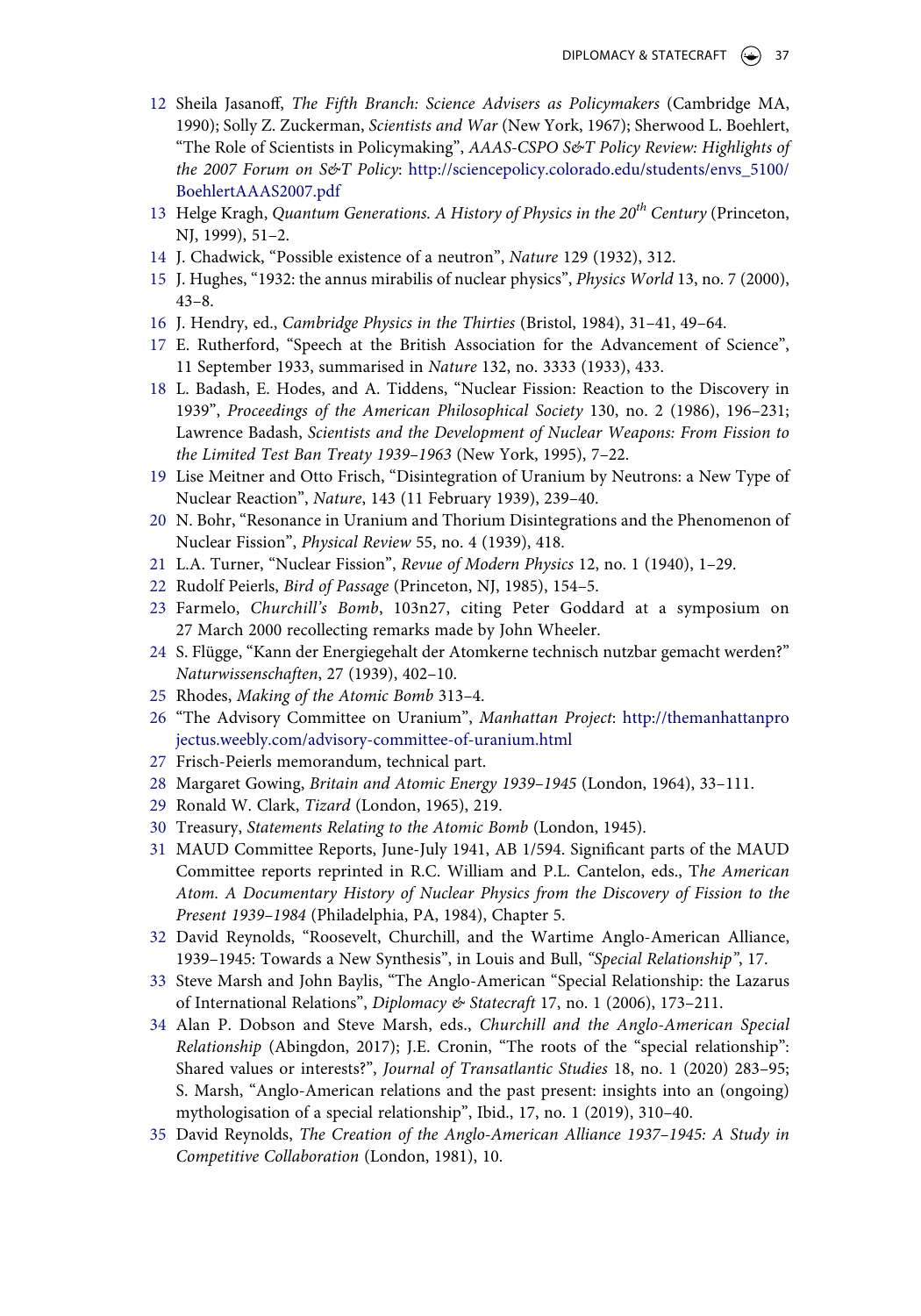38  $\left(\bigstar\right)$  S. LEE

- <span id="page-21-0"></span>36 Winston Churchill, House of Commons, *Hansard* (20 August 1940), Volume 364, Column 1171.
- <span id="page-21-1"></span>37 Reynolds, *Creation*, 116.
- <span id="page-21-2"></span>38 Churchill memorandum, 8 May 1940, ADM [Admiralty Records, The National Archives, Kew] 116/4302.
- <span id="page-21-3"></span>39 Churchill to Ismay, 17 July 1940, PREM [Prime Ministers Office Records, The National Archives, Kew] 11 3/475/1.
- <span id="page-21-4"></span>40 See, for instance, Peierls to Chadwick, 12 July 1940, CHAD [Sir James Chadwick Papers, Churchill College Archives Centre, Cambridge] I 19/6.
- <span id="page-21-5"></span>41 H.D. Halland and C.C. Wrighley, *Studies of Overseas Supply* (London, 1956), 360–1.
- <span id="page-21-6"></span>42 "Activities of the British Technical Mission from 9<sup>th</sup> September 1940", HTT [Henry Tizard Archive, Imperial War Museum, London] 706.
- <span id="page-21-7"></span>43 Tizard to Churchill, 19 October 1940, PREM 1/475/1.
- <span id="page-21-8"></span>44 "The Right Hon. Winston Churchill, F.R.S.", *Nature*, 147/772(1941), 772: [https://doi.](https://doi.org/10.1038/147772b0) [org/10.1038/147772b0](https://doi.org/10.1038/147772b0)
- <span id="page-21-9"></span>45 Halifax [British ambassador, Washington, DC] to Churchill, 15 June 1941; HLFX [Lord Halifax Papers, Churchill College Archives Centre, Cambridge] 1.
- <span id="page-21-10"></span>46 Churchill minute to Ismay, 30 August 1941, PREM 3/139/8A.
- <span id="page-21-11"></span>47 John Baylis, *Anglo-American Defence Relations 1939–1984* (London, 1981), 15.
- <span id="page-21-12"></span>48 MAUD Committee minutes, 3 July 1941, AB 1/8 1941.
- <span id="page-21-13"></span>49 Oliphant to Thomson, "The British Supply Council in North America", 9 August 1941, AB 15/6077.
- <span id="page-21-14"></span>50 Spencer G. Weart and Gertrud Weiss Szilard, eds., *Leo Szilard: His Version of the Facts. Selected Recollections and Correspondence* (London, 1978), 146.
- <span id="page-21-15"></span>51 Oliphant to Thomson, "Notes of Conversations with E.O. Lawrence in Berkeley, September 23–24, 1941", 5 September1941, AB 15/6079.
- <span id="page-21-16"></span>52 Oliphant memorandum for Oppenheimer, 25 September 1941, OPPY [Robert Oppenheimer Archive, Library of Congress, Washington, DC] B53 F17.
- <span id="page-21-17"></span>53 Ibid.
- <span id="page-21-18"></span>54 Roosevelt to Churchill, 11 October 1941, PREM 3/139/8A.
- <span id="page-21-19"></span>55 Churchill to Roosevelt, December 1941, Ibid.
- <span id="page-21-20"></span>56 Gowing, *Britain and Atomic Energy*, 131–41.
- <span id="page-21-21"></span>57 Peierls to Kitty Oppenheimer, 18 January 1972, Sabine Lee, ed., *Sir Rudolf Peierls. Selected Private and Scientific Correspondence* (London, 2009), 739.
- <span id="page-21-22"></span>58 Winston Churchill, *The Second World War*, Volume IV: *The Hinge of Fate* (London, 1951), 374–81.
- <span id="page-21-23"></span>59 Akers to Anderson, 11 June 1941, CAB [Cabinet Records, The National Archives, Kew] 126/166.
- <span id="page-21-24"></span>60 Gowing, *Britain and Atomic Energy*, 437.
- <span id="page-21-25"></span>61 Paul Septimus, *Nuclear Rivals: Anglo-American Relations 1941–1952* (Columbus, OH, 2000), 31–54.
- <span id="page-21-26"></span>62 "Memorandum on the Interchange with the British and the Canadians on the S-1 7", January 1943, reprinted in Gowing, *Britain and Atomic Energy*, 156.
- <span id="page-21-27"></span>63 Farmelo, *Churchill's Bomb*, 224–33.
- <span id="page-21-28"></span>64 Lindemann, "Note on Tube Alloys", nd, PREM 3/139/8A, f. 494.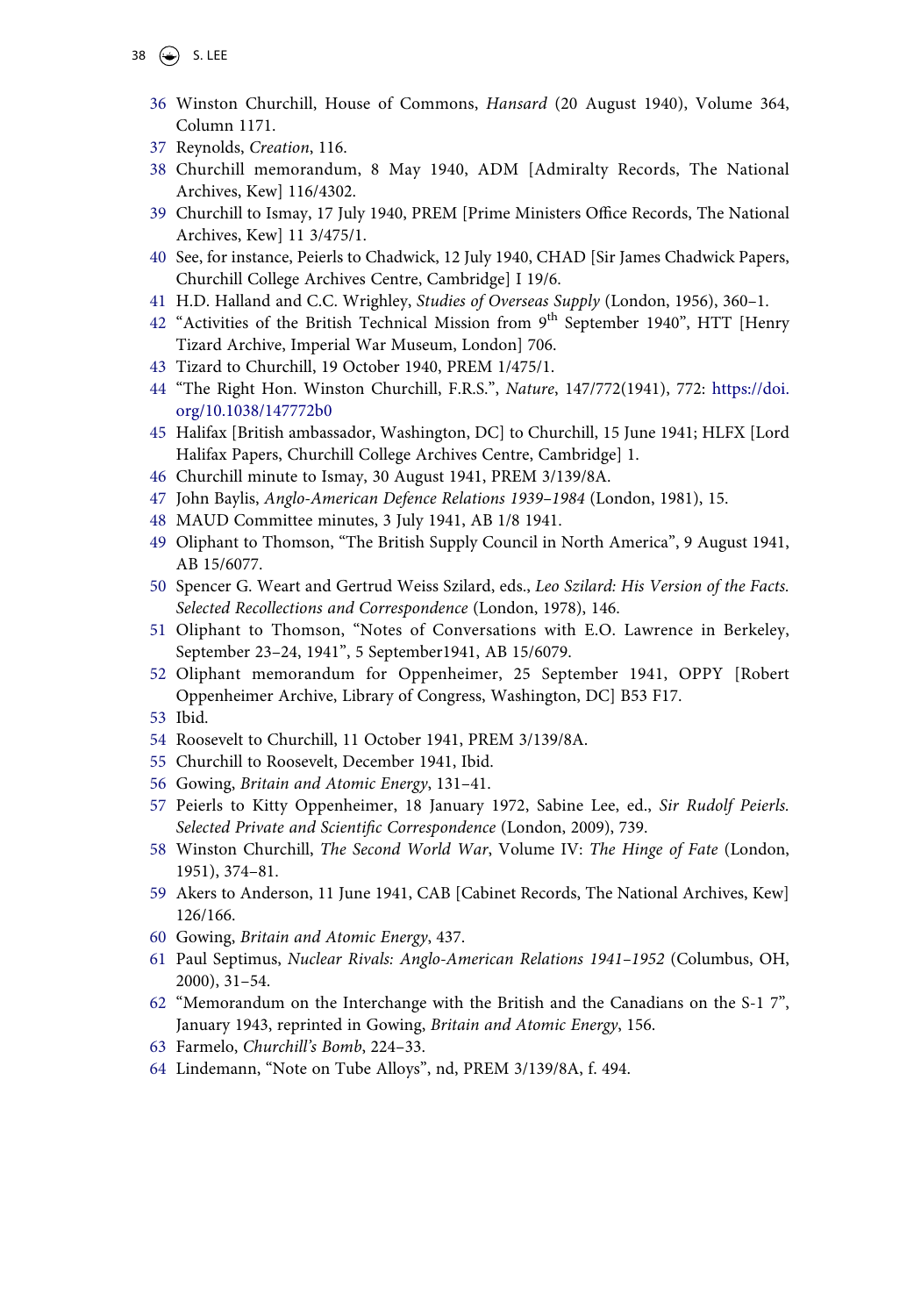- <span id="page-22-0"></span>65 First Quebec Conference, "Agreement Governing Collaboration between the Authorities of the U.S.A. and the U.K.in the Matter of Tube Alloys", Foreign *Relations of the United States* [*FRUS*]. *Conferences at Washington and Quebec* (Washington, 1970), 1117–9.
- <span id="page-22-1"></span>66 Peierls, *Bird of Passage*, 187–203.
- <span id="page-22-2"></span>67 Alex Wallerstein, "How many people worked on the Manhattan Project?", *Restricted Data. The Nuclear Secrecy Blog* (1 November 2013): [http://blog.nuclearsecrecy.com/](http://blog.nuclearsecrecy.com/2013/11/01/many-people-worked-manhattan-project/) [2013/11/01/many-people-worked-manhattan-project/](http://blog.nuclearsecrecy.com/2013/11/01/many-people-worked-manhattan-project/)
- <span id="page-22-3"></span>68 "Top Secret Laboratory", *ORNL Review* (21 December 2018): [https://www.ornl.gov/](https://www.ornl.gov/news/top-secret-laboratory) [news/top-secret-laboratory](https://www.ornl.gov/news/top-secret-laboratory)
- <span id="page-22-4"></span>69 United States Department of Energy, "Hanford History" (21 March 2021): [https://www.](https://www.hanford.gov/page.cfm/HanfordHistory)  [hanford.gov/page.cfm/HanfordHistory](https://www.hanford.gov/page.cfm/HanfordHistory)
- <span id="page-22-5"></span>70 Edward Teller, *The Legacy of Hiroshima* (New York, 1962), 211.
- <span id="page-22-6"></span>71 Groves to Chadwick, 10 August 1945, CHAD I 25/1.
- <span id="page-22-7"></span>72 Dennis C. Fakley, "The British Mission", *Los Alamos Science* (Winter/Spring 1983), 187: <https://www.atomicarchive.com/resources/documents/pdfs/00416632.pdf>
- <span id="page-22-8"></span>73 "Notes on Initial Meeting of Target Committee", 27 April 1945: [https://nsarchive2.gwu.](https://nsarchive2.gwu.edu//NSAEBB/NSAEBB162/4.pdf) [edu//NSAEBB/NSAEBB162/4.pdf](https://nsarchive2.gwu.edu//NSAEBB/NSAEBB162/4.pdf)
- <span id="page-22-9"></span>74 Rhodes, *Making of the Atomic Bomb*, 545; Szasz, *British Scientists*, 22.
- <span id="page-22-10"></span>75 Barton Hacker, *The Dragon's Tail. Radiation Safety in the Manhattan Project 1942–1946*  (Berkeley, CA, 1987), 72–3.
- <span id="page-22-11"></span>76 Otto Frisch, *What Little I Remember* (Cambridge, 1979), 159.
- <span id="page-22-12"></span>77 Geoffrey Charles Mallett Skinner, *The Development of Military Nuclear Strategy and Anglo-American Relations, 1939–1958* (PhD dissertation, University of Exeter, 2019).
- <span id="page-22-13"></span>78 Ibid., 189.
- <span id="page-22-14"></span>79 Matthew Jones, "British Defense Policy and the Atomic Bomb at the Dawn of the Cold War, 1945–52", nd: [http://www.secretintelligencefiles.com/Overview/Subject-Essays](http://www.secretintelligencefiles.com/Overview/Subject-Essays/Matthew-Jones#_edn6) [/Matthew-Jones#\\_edn6;](http://www.secretintelligencefiles.com/Overview/Subject-Essays/Matthew-Jones#_edn6) Greg Herken, T*he Winning Weapon, The Atomic Bomb in War 1945–1950* (Princeton, NJ, 2014), 147–8; John Baylis, "Exchanging Nuclear Secrets. Laying the Foundations of the Anglo-American Nuclear Relationship", *Diplomatic History* 25, no. 1 (2001), 33–61; idem., *Anglo-American Defence Relations*; Gowing, *Independence and Deterrence*, I; David Reynolds, "Rethinking Anglo-American Relations", *International Affairs* 65, no. 1 (1988–1989), 89–111.
- <span id="page-22-15"></span>80 Reynolds, "Rethinking", 91; idem., *From World War to Cold War: Churchill, Roosevelt and the International History of the 1940s* (Oxford, 2006).
- <span id="page-22-16"></span>81 United States Department of Energy, "Search for a Policy on International Control, August to November 1945", nd: [https://www.osti.gov/opennet/manhattan-project](https://www.osti.gov/opennet/manhattan-project-history/Events/1945-present/international_control_2.htm)[history/Events/1945-present/international\\_control\\_2.htm](https://www.osti.gov/opennet/manhattan-project-history/Events/1945-present/international_control_2.htm)
- <span id="page-22-17"></span>82 Groves and Anderson memorandum, 16 November 1945, *FRUS* 1945, 75–6.qq
- <span id="page-22-18"></span>83 "McMahon Bill, Atomic Energy Act of 1946. Hearings on S. 1717, 22 January-4 April 1946" (Washington, DC, 1946), 1–9.
- <span id="page-22-19"></span>84 N. Furman, *The History of Sandia Laboratories. The Post-War Decades* (Oak Ridge, TN, 1990), 214.
- <span id="page-22-20"></span>85 Francis Duncan, "Atomic Energy and Anglo-American relations, 1946–1954", *Orbis*, 12 (Autumn 1968), 1190–1.
- <span id="page-22-21"></span>86 Kenneth Harris, *Attlee* (London, 1982), 282.
- <span id="page-22-22"></span>87 David Reynolds, *Britannia Overruled: British Policy and World Power in the 20th Century*  (London, 1990), 157